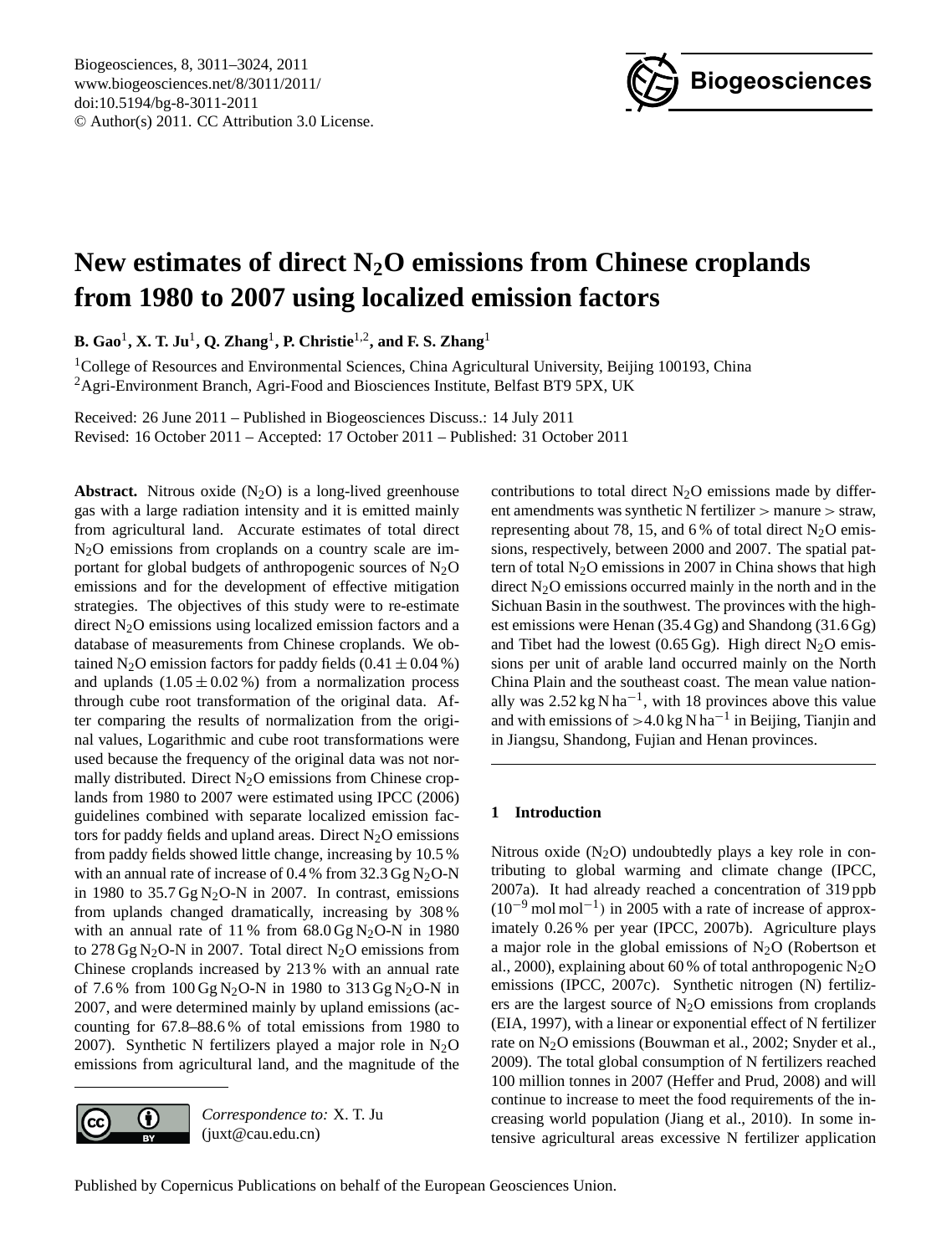is common because farmers always include an "insurance dressing" to avoid yield or economic losses. Lower N use efficiency will produce severe environmental problems including large emissions of  $N_2O$  (Dobermann, 2007; Ju et al., 2009). If N fertilizers and animal manures are not carefully managed in the future,  $N_2O$  emissions from agricultural soils will increase by 35–60 % up to 2030 according to the FAO (2003).

China became the largest producer and consumer of N fertilizers in the world during the 1990s (Heffer and Prud, 2008). It is important to estimate the direct  $N_2O$  emissions from N fertilizers and to devise measures of mitigation. Direct  $N_2O$  emissions have been defined as  $N_2O$  production from soils to which N has been applied during the current year or season and is the result of multiplying the direct  $N_2O$ emission factor (EFd) with the rate of N application (IPCC, 2006). Direct emissions contribute 75% of the total  $N_2O$ emissions caused by agriculture in China according to Zheng et al. (2004). Several methods have been devised to estimate direct  $N_2O$  emissions, namely the emission fluxes aggregation extrapolation method (Mosier et al., 1991; Xing, 1998), the IPCC (1996) guideline method (Mosier et al., 1998; Xing and Yan, 1999; Yan et al., 2003; Zheng et al., 2004; Zou et al., 2009), the empirical formula method (Zou et al., 2010) and the mechanistic model computation method (Li et al., 2003; Zheng et al., 2004). The emission flux aggregation extrapolation method is a simple extrapolation using field measurements of emission flux in an area combined with the arable area of the cropping system and it is too approximate for a large country with diverse edaphic and climatic conditions and cropping systems. Empirical formula methods estimate through empirical formulae created by combining  $N_2O$ emissions with controlling factors and is also unsatisfactory for calculating emissions on a national scale. Mechanistic model computation calculates through a process model and links with a database of related parameters. Complex model structure and input parameters make it difficult to use this approach on a large scale. In addition, this type of model still awaits further validation using local observation data. IPCC methods mainly involve calculation by aggregating the inputs of N on cropland and combining these with emission factors. This is a universally accepted method for calculating the national inventory of  $N_2O$  emissions from different fertilizer N sources and the calculation parameters are easy to collect. It also easy to make comparisons among countries but the accuracy of estimation depends very much on the emission factor of each N input source. The estimation by localized EFs with the IPCC Tier 2 method is better than by default values of EFs with the IPCC Tier 1 method.

Most of the estimates of direct  $N_2O$  from Chinese croplands were calculated using the old version of the IPCC (1996) guidelines with the default value, and may not be suitable, especially since they do not differentiate between paddy fields and uplands. However, the mechanisms and quantities of  $N_2O$  emitted from these two systems were

found to differ in recent studies (Ju et al., 2009, 2011). The objectives of the current study were therefore to summarize all the observations of direct  $N_2O$  emissions from N inputs in Chinese croplands and compute the emission factors of paddy fields and upland areas, to re-estimate direct  $N_2O$ emissions from both paddy fields and uplands using these localized emission factors together with IPCC (2006) guidelines from 1980–2007, and to compare the estimates with others reported in the literature.

# **2 Materials and methods**

## **2.1 Basic data sources**

The  $N_2O$  emission data from Chinese croplands were collected from previous studies published in the literature, books or research reports. The database mainly includes crop systems, distribution region, N application rates, correlation factors of soil and climatic conditions and emission factors range in different region and were shown in Table 1 which had been summarized from data collected in previous studies (e.g. Su et al., 1992; Cai et al., 1997, 2003; Chen et al., 1997, 2002; Song et al., 1997; Zheng et al., 2000; Dong et al., 2001; Xiong et al., 2002; Gao, 2004). The frequency of N2O measurements were twice weekly, weekly or with longer time intervals.

N2O emission factors were summarized with Meta Analysis (%) using the database described above. The direct emission factor (EFd) was calculated as total  $N_2O$  emission from nitrogen fertilizer plots minus the emission from unfertilized control plots expressed as a percentage of N applied (IPCC, 1996).

The numbers of livestock and poultry breeding in each province and over the whole country were obtained from the Ministry of Agriculture of the People's Republic of China (1980–2007b) and N fertilizer rate, crop yield, and population data from the Ministry of Agriculture of the People's Republic of China (1980–2007a). N application rates on paddy fields were sourced from "Information of the National Agricultural Costs and Returns" (Energy Bureau of National Development and Reform Commission, 1980– 2007) and the doctoral dissertation of Wang (2007). Other parameters (Tables 2–4) such as quantities of human and animal excreta and N contents (fresh samples) were the mean value of different publications from 1994 to 2004 which were summarized by Ma et al. (2006) and Wang et al. (2006). Percentage of excreta returned to the field was the average of different publications during 1980–2007 (Zhu, 1997; Li et al., 1998; Liu et al., 2006; Ma et al., 2006). Ratio of oil crop seed conversion to cake fertilizer, N content in cake fertilizer and green manures were sourced from National Extension Center of Agriculture Techniques (1999a, b). Ratio of straw to grain, N content in straw and percentage return of main crop straw to the field were sourced from different literature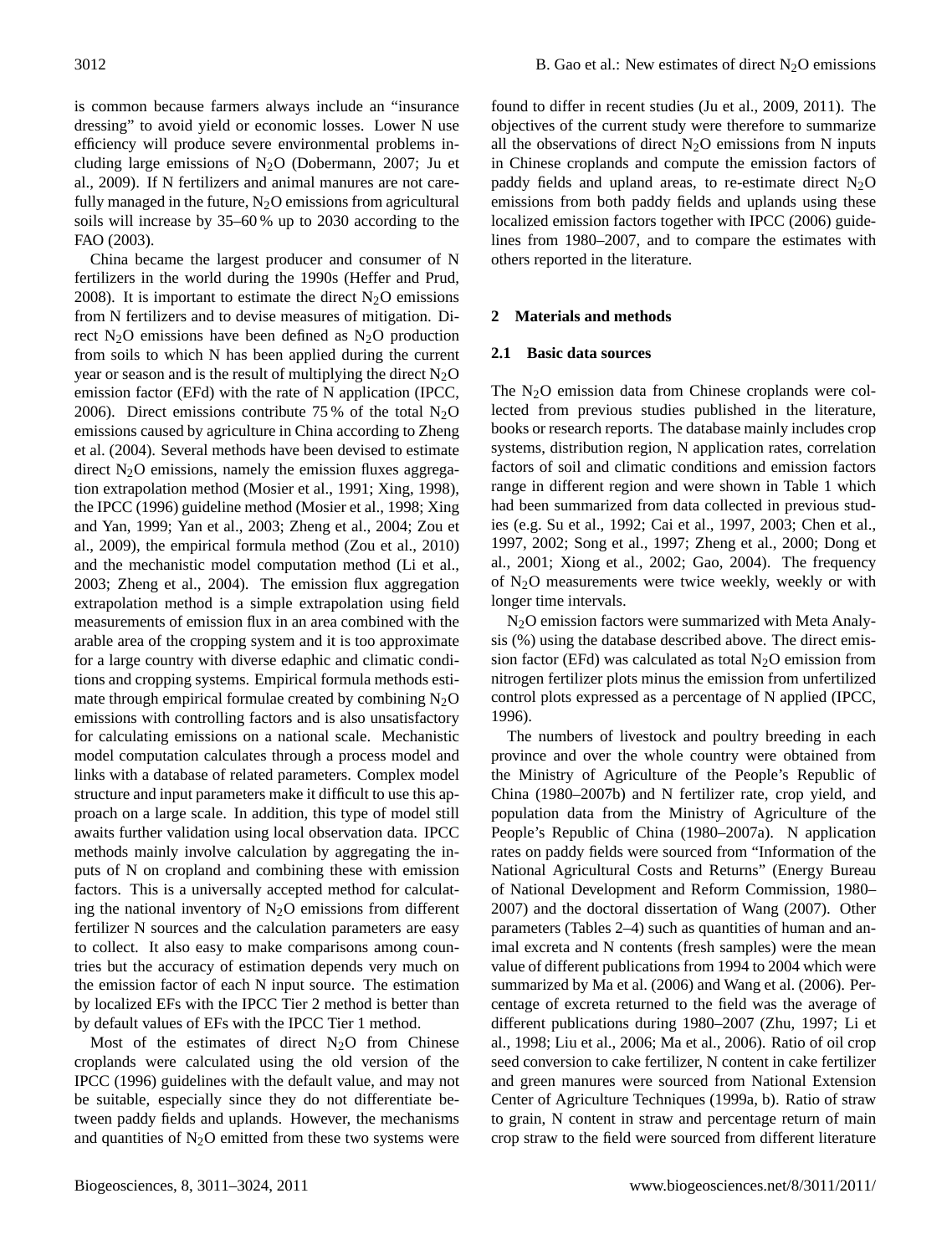| Type         | Crop systems                                                                             | Ratio to total<br>measurements<br>(% ) | Distribution<br>region                                             | N application<br>rate $(\text{kg} \text{ N} \text{ ha}^{-1})$<br>$season^{-1}$ ) | Average<br>temperature<br>$(^{\circ}C)$      | Precipitation<br>(mm)                       | Organic matter<br>content<br>(% )            | Total N<br>(% )                                  | pH                                         | Emission<br>factors range<br>(% )                                                    |
|--------------|------------------------------------------------------------------------------------------|----------------------------------------|--------------------------------------------------------------------|----------------------------------------------------------------------------------|----------------------------------------------|---------------------------------------------|----------------------------------------------|--------------------------------------------------|--------------------------------------------|--------------------------------------------------------------------------------------|
| Upland       | Wheat, maize or wheat<br>and maize rotation                                              | 42.4                                   | Northeast China (NE)<br>North China (N)                            |                                                                                  |                                              |                                             |                                              |                                                  |                                            |                                                                                      |
|              | Cotton, soybean<br>and peanut                                                            | 10.5                                   | East China (E)<br>Northwest China (NW)<br>and Southwest China (SW) | $62 - 559$                                                                       | $<$ 10 (NE)<br>14.2(N)                       | 662 (NE)<br>534 (N)                         | $2.4$ (NE)<br>1.5(N)                         | $0.11$ (NE)<br>0.09(N)                           | $6.5$ (NE)<br>8.2(N)                       | $0.11 - 4.80$ (NE)<br>$0.13 - 1.61$ (N)                                              |
| Paddy fields | wheat (or green manure)<br>and rice rotation or early<br>rice and late rice rotation     | 4.3                                    | East China (E)<br>South China (S)                                  | 95-479                                                                           | 16.4(E)<br>22.1(S)<br>15.5 (NW)<br>14.2 (SW) | 829 (E)<br>2107(S)<br>428 (NW)<br>1200 (SW) | 1.9(E)<br>2.0(S)<br>$0.6$ (NW)<br>$1.2$ (SW) | 0.18(E)<br>0.07(S)<br>$0.14$ (NW)<br>$0.07$ (SW) | 6.9(E)<br>5.7(S)<br>8.0 (NW)<br>$7.5$ (SW) | $0.0036 - 4.71$ (E)<br>$0.11 - 2.16$ (S)<br>$0.04 - 1.25$ (NW)<br>$3.23 - 3.55$ (SW) |
|              | Rice (6.7% seasonal<br>continuous flooding<br>and 93.3 % applying<br>midseason drainage) | 42.8                                   | and Northeast China (NE)                                           |                                                                                  |                                              |                                             |                                              |                                                  |                                            |                                                                                      |

Table 1. Crop systems, distribution region, N application rates, correlation factors of soil and climatic conditions and emission factors range in different regions.

**Table 2.** Human or animal excreta parameters, their N contents (fresh samples) and percentage of return to the field in China<sup>∗</sup> .

| Category        | Amount of<br>excreta            | N content<br>$(g \, kg^{-1})$ | Percentage<br>return to<br>field $(\%)$ |
|-----------------|---------------------------------|-------------------------------|-----------------------------------------|
| Pig             | $5.3 \text{ kg d}^{-1}$         | 2.38                          | 65                                      |
| Labor cow       | $10.1 \text{ ta}^{-1}$          | 3.51                          | 30                                      |
| Beef cow        | $7.7 \text{ ta}^{-1}$           | 3.51                          | 30                                      |
| Milk cow        | $19.4\t\mathrm{ta}^{-1}$        | 3.51                          | 30                                      |
| Horse           | $5.9\tan^{-1}$                  | 3.78                          | 44                                      |
| Donkey and mule | $5.0\times10^{-1}$              | 3.78                          | 44                                      |
| Sheep           | $0.87 \,\mathrm{ta}^{-1}$       | 10.14                         | 33                                      |
| Meat chicken    | $0.10$ kg d <sup>-1</sup>       | 10.32                         | 45                                      |
| Layer chicken   | 53.3 kg a <sup>-1</sup>         | 10.32                         | 45                                      |
| Duck and goose  | 39.0 kg a <sup>-1</sup>         | 6.25                          | 45                                      |
| Rabbit          | $41.4 \text{ kg} \text{a}^{-1}$ | 8.74                          | 45                                      |
| Human           | $107 \text{ kg} \text{a}^{-1}$  | 6.43                          | 33                                      |

<sup>∗</sup> Data from Zhu (1997); Li et al. (1998); Wang et al. (2006); Ma et al. (2006); Liu et al. (2006).

or publications (Lu et al., 1996a, b; Li et al., 1998; National Extension Center of Agriculture Technique, 1999a, b; Liu et al., 2006).

# **2.2 Normalization of the emission factors**

The frequency of emission factors of both paddy fields and upland areas (Fig. 2a and b) are not normally distributed and it is not valid simply to calculate the arithmetic or geometric mean values of this type of sample. A normalization process of the emission factor is necessary for obtaining the mean and standard deviation of the emission factor. The normalization process is by conversion of the skewed frequency distribution (positive bias or negative bias) on the original scale to a nor-

|  | <b>Table 3.</b> Ratio of oil crop seed conversion to cake fertilizer and N |  |  |  |  |
|--|----------------------------------------------------------------------------|--|--|--|--|
|  | content in cake fertilizer and green manure <sup>*</sup> .                 |  |  |  |  |

| Organic material    | Ratio of oil crop<br>seed conversion to<br>cake fertilizer (%) | N content<br>$(g \, kg^{-1})$ |
|---------------------|----------------------------------------------------------------|-------------------------------|
| Rape cake           | 0.55                                                           | 53.5                          |
| Cotton seed cake    | 0.8                                                            | 42.9                          |
| Soybean cake        | 0.85                                                           | 66.8                          |
| Peanut cake         | 0.5                                                            | 69.2                          |
| Sesame cake         | 0.5                                                            | 50.8                          |
| Sunflower seed cake | 0.7                                                            | 47.6                          |
| Flax cake           | 0.7                                                            | 56.0                          |
| Green manure        |                                                                | 4.0                           |

<sup>∗</sup> Data from the National Extension Center of Agriculture Techniques (1999a, b).

mal distribution on a probability scale (Group Section) (Xue, 1978; Tang, 1984.; Zhang et al., 1990). Figure 3c and f show that the data are normally distributed after cube root transformation of the original data on the probability scale. However, the method of cube root transformation is not valid simply to calculate the arithmetic or geometric mean values of the sample. The main step in normalization is to calculate the frequency of each group and the relative cumulative frequency after grouping the original data according to the order. The probability scale (Group Section) can be found in the area table under the curve of normalization and the group interval of two neighboring groups can be calculated based on relatively cumulative frequency. The normalized frequency  $(f)$ of each group can be calculated from the frequency divided by the group interval. The average group value  $(\bar{t})$  and the standard deviation of the group value  $(\delta t)$  can then be calculated using formulas  $(1)$  and  $(2)$ . The last obtained *t*-values  $(\bar{t} \pm \delta t)$  were used to deduce the original value by the method of linear interpolation. The range between maximum and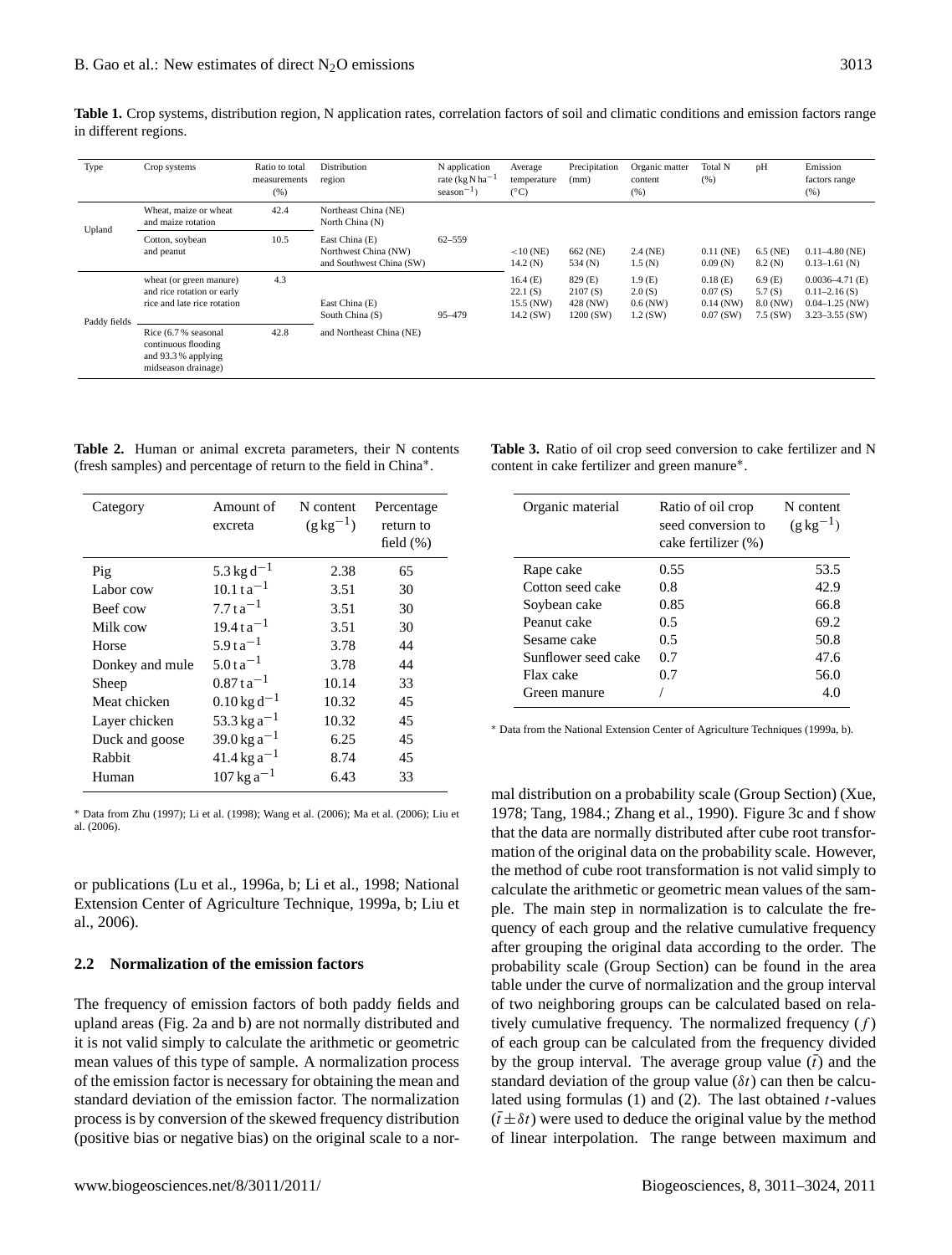| Crop                     | Ratio<br>of straw | N content<br>of straw | Percentage<br>straw return |
|--------------------------|-------------------|-----------------------|----------------------------|
|                          |                   |                       |                            |
|                          | to grain          | $(g \, kg^{-1})$      | to field $(\%)$            |
| Rice                     | 0.9               | 9.1                   | 30                         |
| Wheat                    | 1.1               | 6.5                   | 45                         |
| Maize                    | 1.2               | 9.2                   | 20                         |
| Millet                   | 1.0               | 8.2                   | 0                          |
| Sorghum                  | 2.0               | 12.5                  | 0                          |
| Other cereals            | 1.0               | 6.8                   | 45                         |
| Bean                     | 1.0               | 21.0                  | 80                         |
| Potato                   | 0.5               | 25.1                  | 0                          |
| Cotton                   | 3.0               | 12.4                  | $\theta$                   |
| Peanut                   | 0.8               | 18.2                  | 90                         |
| Rape seed                | 2.5               | 8.7                   | 40                         |
| Sugarcane (leaves/stems) | 0.3               | 11.0                  | 90                         |
| Beet (leaves/roots)      | 0.5               | 2.5                   | 90                         |
| Tobacco leaves           | 1.0               | 14.4                  | 0                          |

**Table 4.** Ratio of straw to grain, N content in straw, and percentage straw return to the field of main crops in China<sup>∗</sup> .

<sup>∗</sup> Data from Lu et al. (1996a, b); Li et al. (1998); Liu et al. (2006); the National Extension Center of Agriculture Technique (1999a, b).



**Fig. 1.** Locations of the  $N_2O$  emission observation sites in Chinese croplands.

minimum, after cube transformation, is smaller than that of the original data and after original data is log transformed (see Supplement Tables S1 and S2). As a result, the data after cube transformation has less variation than the original data and the data after log transformation. So the mean values deduced from t-values ( $\bar{t} \pm \delta t$ ) by normalization after cube root transformation also have lower standard error than data normalized through the original data and normalized after log transformation.



**Fig. 2.** Frequency distribution of the original data of  $N<sub>2</sub>O$  emission factors of paddy fields **(a)**  $(n = 195)$  and uplands **(b)**  $(n = 261)$ . The Gaussian curves superimposed on the two frequency distributions of the original data representing the original data are not normally distributed.

$$
\bar{t} = \sum t f/n \tag{1}
$$

$$
\delta t = \sqrt{\frac{n \sum t^2 f - (\sum t f)^2}{n(n-1)}}\tag{2}
$$

where  $n$  is the sum of each group frequency after normalization, and  $t$  is the group value, i.e. the mean of two neighboring group intervals. Finally, the emission factor can be calculated in reverse based on the t-value obtained through the mean group values  $\pm$  one standard deviation (Xue, 1978; Tang, 1984). The steps above can be repeated after converting the original data using other transformation functions if they are still not normally distributed with graphics using group interval as the x-axis and  $f$  as the y-axis (Zhang et al., 1990).

## **2.3 Items included in the calculation**

The method of calculating direct  $N_2O$  emissions from croplands in this study using IPCC (2006) guidelines with localized emission factors was as follows:

$$
N_2O_{Direct} - N = N_2O - N_{N\text{ inputs}} + N_2O - N_{OS} + N_2O - N_{PRP}
$$
 (3)

where  $N_2O_{Direct}$ -N,  $N_2O-N_N$  inputs,  $N_2O-N_{OS}$ , and  $N_2O$ -N<sub>PRP</sub> represent direct N<sub>2</sub>O emissions from fertilized soil on an annual basis,  $N_2O$  emitted from synthetic N amended soil, from Histosol areas and from grassland soil resulting from addition of manure and urine, respectively. The units are kilograms of  $N_2O-N$  per year.

This study did not consider the  $N_2O$  emissions from grassland by adding manure or urine  $(N_2O-N_{PRP})$ . In addition, Histosol areas comprise about 5 million ha and occur mainly in the northeast and in remote mountainous areas of southwest China which are not cultivated for arable crop production. The cultivated area of Histosols amounts to only 19 000 ha and the  $N_2O$  emissions amount to 0.95 Gg, a value basically unchanged since 1990 (Xing and Yan, 1999). The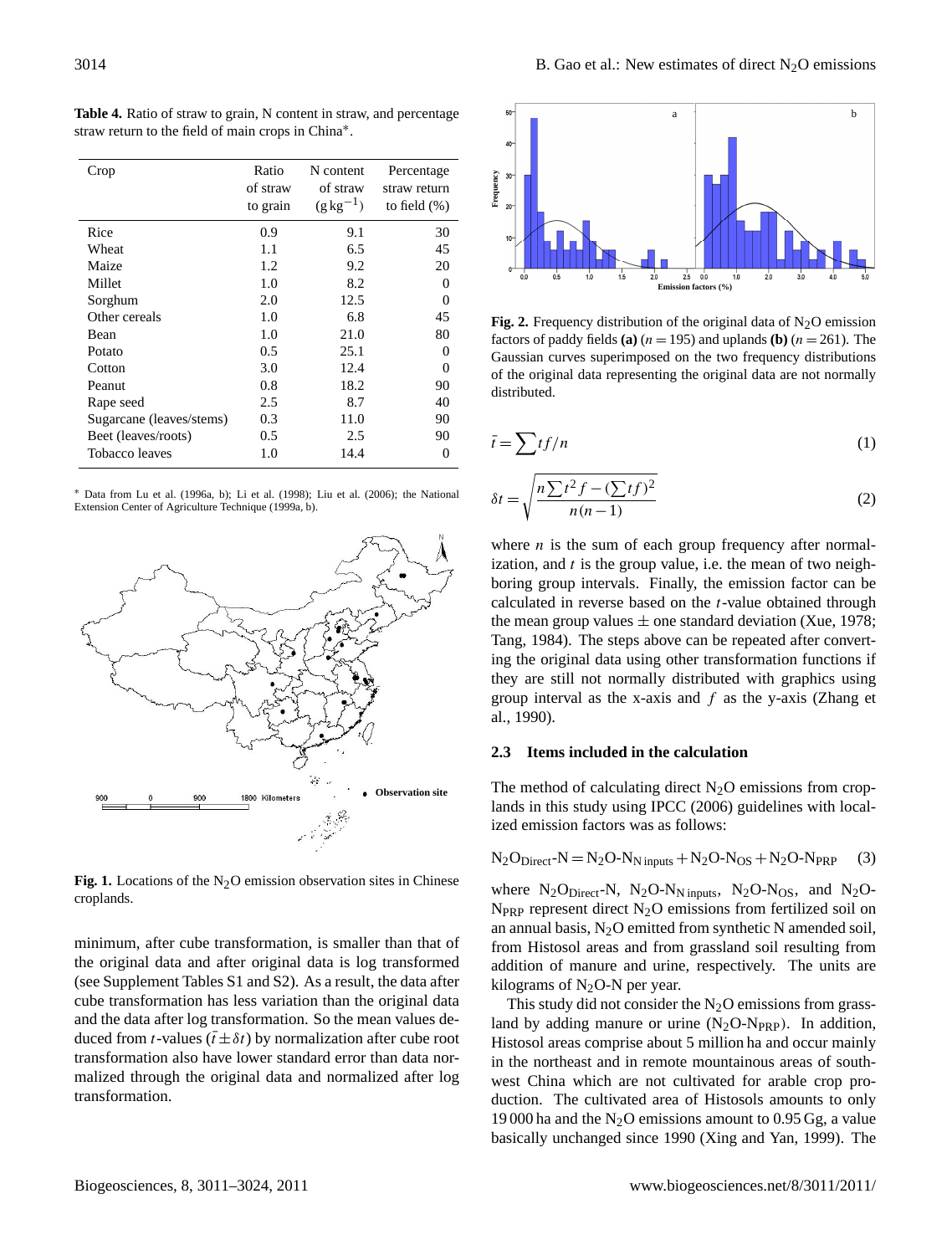

**Fig. 3.** Frequency distribution of N<sub>2</sub>O emission factors of paddy fields  $(n = 195)$ , (a): normalized through original data; (b): normalized after log transformation; (c): normalized after cube transformation and uplands  $(n = 261)$ , **(d)**: normalized through original data; **(e)**: normalized after log transformation; **(f)**: normalized after cube transformation.

N<sub>2</sub>O emission data from cultivated Histosols are therefore taken as a default value since 1990.

# **2.4 Calculating direct N2O emissions from different N input sources**

The formula used to calculate the amount and sources of nitrogen from which  $N_2O$  emissions were estimated are included in Eq. (4).

$$
N_2O-N_{N\text{ inputs}} = [(F_{SN} + F_{AW} + F_{CR}) \cdot EF_1] + [(F_{SN} + F_{AW} + F_{CR}) \cdot EF_1] \tag{4}
$$

Where the  $F_{SN}$ ,  $F_{AW}$ ,  $F_{CR}$  represent inputs of N from synthetic fertilizers, organic materials and crop residues. N content in compound fertilizer was calculated at  $0.3 \text{ kg kg}^{-1}$ . Nitrogen fixation by legumes is not considered in the calculation according to the IPCC (2006) guidelines.  $EF_1$  and  $EF_{1FR}$ are the emission factors for paddy fields and uplands, respectively.

 $F_{AW}$ =Manure/Urine N+Cake fertilizer N+Green manure N (5)

Manure/Urine N= $\sum$  Human or animal species (i) i

 $\cdot$  Discharge coefficient (i)  $\cdot$  Nitrogen excreted (i)

$$
Percentage return to field (i)
$$
 (6)

Cache fertilizer N=
$$
\sum_{i}
$$
Cache crop yield (i)~Cache production rate (i)

\nWitrogen content in cake fertilizer (i)

\n(7)

Green manure N=Green manure production

$$
\therefore \text{Nitrogen content}(\%) \tag{8}
$$

We calculated the rural population only and the ratio of the total population to the adult population is 0.85 (Cao et al., 2006; Zhu, 1997).

$$
F_{CR} = \sum_{i} \text{Crop yield } (i) \cdot \text{Ratio of draw to grain } (i)
$$
  
.  
Straw nitrogen content (i).  
Proportional return to field (i) (9)

 $\text{sn}$  content (i)·Proportional return to field (i) (9)

#### **3 Results**

## **3.1 Emission factors of paddy fields and uplands**

The mean emission factors were more normally distributed after normalization by cube root transformation of the original data compared to other transformations (see Supplement Tables S1 and S2 for detailed description) (Fig. 3a, b, c, d, e, f). We conducted further statistical testing for the effect of normal distribution after cube root transformation (Table 5) and the Z statistic values of one sample K-S test for paddy fields and uplands were 0.562 and 0.440, respectively. Both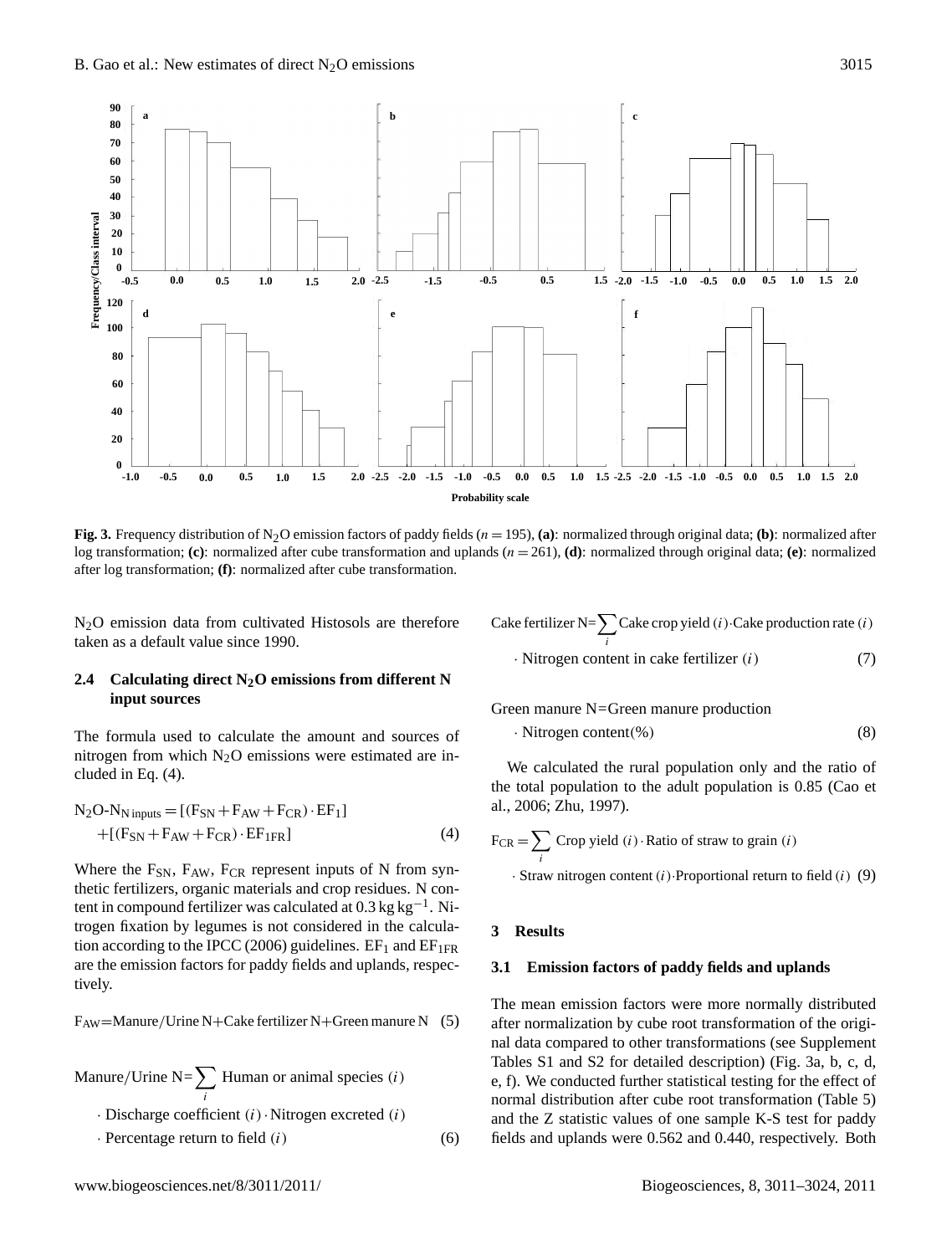| Item                               |                    | Value        |          |
|------------------------------------|--------------------|--------------|----------|
|                                    |                    | Paddy fields | Uplands  |
| Samples                            |                    | 10           | 10       |
| Normal parameters                  | Mean               | 45.727       | 59.583   |
|                                    | Standard deviation | 29.112       | 39.944   |
| Most extreme differences           | Absolute           | 0.178        | 0.139    |
|                                    | Positive           | 0.142        | 0.132    |
|                                    | Negative           | $-0.178$     | $-0.139$ |
| Kolmogorov-Smirnov Z               |                    | 0.562        | 0.440    |
| Asymptotic significance (2-tailed) |                    | 0.911        | 0.990    |

**Table 5.** Normal test (one-sample K-S test) of the normalized frequency after cube root transformation.

**Table 6.** N<sub>2</sub>O emission factors (%) of Chinese paddy fields and uplands calculated by different methods.

| Land type      | No. of samples | Method                                 | Mean | Standard deviation | Range           |
|----------------|----------------|----------------------------------------|------|--------------------|-----------------|
|                |                | Original data                          | 0.54 | 0.53               | $0.0036 - 2.13$ |
|                |                | Normalized through origin data         | 2.18 | 0.25               | $1.93 - 2.43$   |
| Paddy fields   | 195            | Normalized after logarithms conversion | 0.23 | 1.07               | $0.21 - 0.25$   |
|                |                | Normalized after cube root conversion  | 0.41 | 0.04               | $0.37 - 0.45$   |
|                |                | Original data                          | 1.49 | 1.23               | $0.035 - 4.8$   |
|                |                | Normalized through origin data         | 1.90 | 0.98               | $0.92 - 2.88$   |
| <b>Uplands</b> | 261            | Normalized after logarithms conversion | 0.79 | 0.36               | $0.28 - 2.19$   |
|                |                | Normalized after cube root conversion  | 1.05 | 0.02               | $1.03 - 1.07$   |

reject the null hypothesis and reach normal distribution because the corresponding concomitant probabilities are 0.911 and 0.990 larger than the significance level of 0.05. This was the most reasonable method of normalization after cube root conversion and gave smaller standard deviation and range than other methods (Table 6). We therefore selected 0.41 % and 1.05 % to replace the original average values of 0.54 % and 1.49 % as the emission factors of paddy fields and uplands, respectively (Table 6).

# **3.2 Direct N2O emissions from paddy fields**

Direct  $N_2O$  emissions from paddy fields have changed little from 1980 to 2007 (Fig. 4). They have increased from 32.3 Gg in 1980 to 35.7 Gg in 2007, with an annual rate of increase of only 0.4 %. Emissions were maintained at a stable level between 1980 and 1995 and changed markedly from 1995 to 2007. The dynamics of total direct  $N_2O$  emissions were dominated by  $N_2O$  emissions from synthetic N fertilizers. However,  $N_2O$  emissions caused by manures and straw showed only slight variation and the emissions of  $N<sub>2</sub>O$ from Histosols remained horizontal because of the application of the default value of 1990. The order of contributions



**Fig. 4.** Total direct  $N<sub>2</sub>O$  emissions in paddy fields between 1980 and 2007;  $F_{SN}$ ,  $F_{MN}$ ,  $F_{CR}$  and Histosols represent direct  $N_2O$  emissions from synthetic fertilizers, manures, crop residues and Histosols, respectively.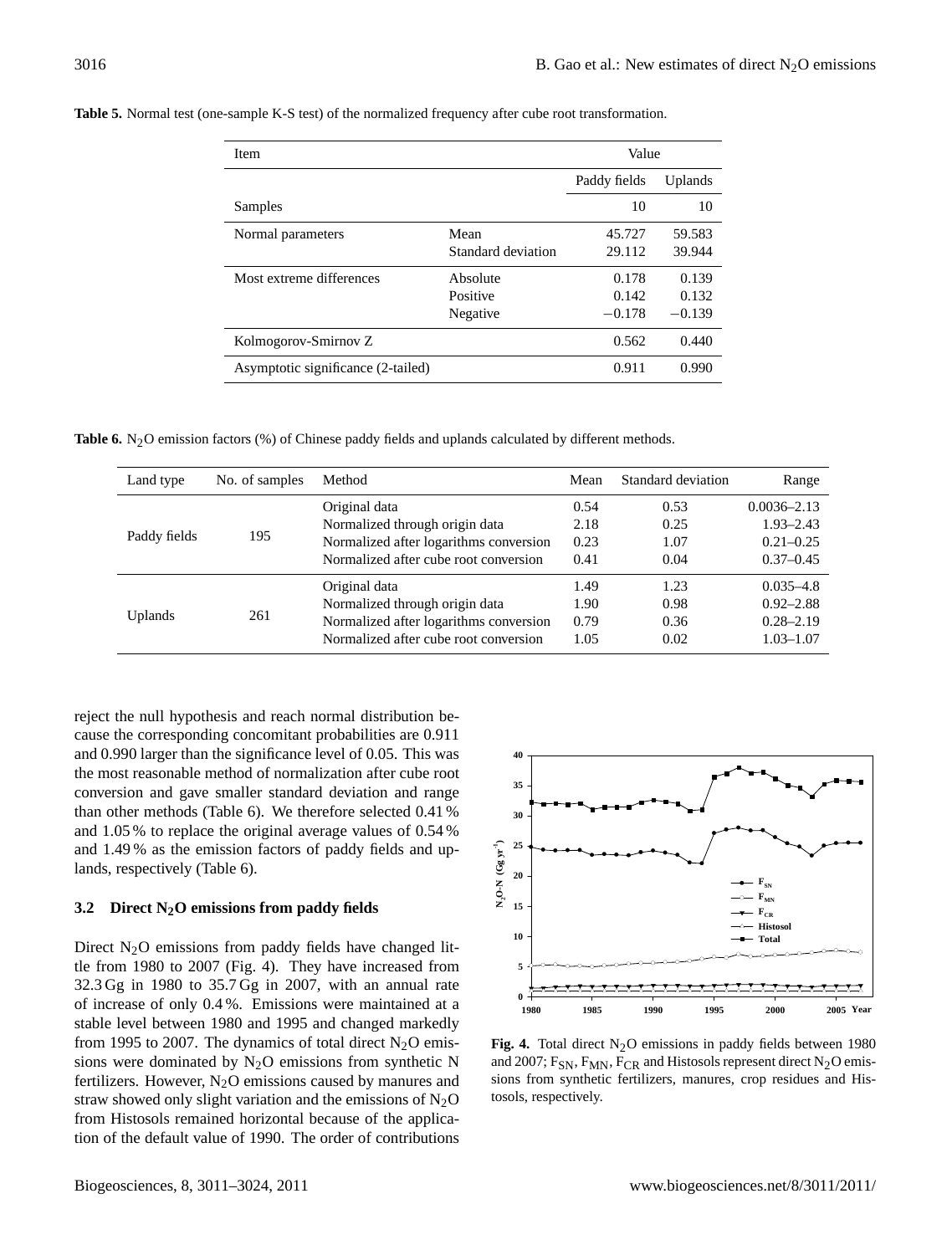|      | Synthetic N fertilizers |         | <b>Manures</b>     |                 | Crop residues |                    |                 | <b>Histosols</b> |                    |                 |         |                    |
|------|-------------------------|---------|--------------------|-----------------|---------------|--------------------|-----------------|------------------|--------------------|-----------------|---------|--------------------|
| Year | Paddy<br>fields         | Uplands | Total<br>croplands | Paddy<br>fields | Uplands       | Total<br>croplands | Paddy<br>fields | <b>Uplands</b>   | Total<br>croplands | Paddy<br>fields | Uplands | Total<br>croplands |
| 1980 | 76.84                   | 52.16   | 60.11              | 15.85           | 38.54         | 31.24              | 4.37            | 9.30             | 7.71               | 2.94            |         | 0.95               |
| 1985 | 75.57                   | 67.43   | 69.27              | 15.90           | 23.67         | 21.93              | 5.47            | 8.89             | 8.12               | 3.06            |         | 0.69               |
| 1990 | 74.18                   | 75.30   | 75.11              | 17.06           | 17.77         | 17.65              | 5.85            | 6.93             | 6.75               | 2.91            |         | 0.49               |
| 1995 | 74.31                   | 77.60   | 77.12              | 17.97           | 15.88         | 16.19              | 5.12            | 6.51             | 6.31               | 2.60            |         | 0.38               |
| 2000 | 73.06                   | 79.05   | 78.26              | 19.08           | 14.84         | 15.40              | 5.24            | 6.12             | 6.00               | 2.63            |         | 0.35               |
| 2005 | 70.90                   | 79.10   | 78.12              | 21.38           | 14.79         | 15.57              | 5.07            | 6.11             | 5.99               | 2.65            |         | 0.32               |
| 2007 | 71.50                   | 80.43   | 79.42              | 20.58           | 13.54         | 14.34              | 5.26            | 6.03             | 5.94               | 2.66            |         | 0.30               |

**Table 7.** Contribution of different sources to direct  $N_2O$  emissions from Chinese croplands (%).



**Fig. 5.** Total direct  $N_2O$  emissions from uplands between 1980 and 2007.

to direct  $N_2O$  emissions in paddy fields was synthetic N fertilizers > organic matter > straw > Histosols.

The contributions of synthetic N fertilizers, manures, straw and Histosols to direct  $N_2O$  emissions showed slight variation after 2000 (Table 7) and were maintained at about 71–73 %, 19–21 %, 5.2 % and 2.6 %, respectively. From the perspective of historical change, the contribution from synthetic N fertilizers declined by 6.9 % from 76.8 % in 1980 to 71.5 % in 2007, from Histosols declined by 9.5 % from 2.9 % in 1980 to 2.7 % in 2007, and from manures and straw increased by 29.8 % and 20.4 %, respectively.

#### **3.3 Direct N2O emissions from uplands**

Direct  $N_2O$  emissions from uplands showed rapid growth between 1980 and 2007 (Fig. 5). They increased by 308 % from 68.0 Gg in 1980 to 278 Gg in 2007, rising at an approximate rate of 11 % per year. Their change was also controlled by  $N_2O$  emissions from synthetic N fertilizers and the total  $N_2O$ emissions caused by manures and straw remained at a mod-



Fig. 6. Historical changes in direct N<sub>2</sub>O emissions from Chinese croplands between 1980 and 2007.

est level. The order of contributions to direct  $N_2O$  emissions of uplands was synthetic N fertilizers > manures > straw.

The contributions of synthetic N fertilizers, manures and straw to direct  $N_2O$  emissions also showed slight variation after 2000 (Table 7) and were maintained at about 79–80, 13– 15 and 6.0 %, respectively. From the perspective of historical change, the contribution of synthetic N fertilizers appeared to follow the opposite trend to paddy fields, increasing by 54.0 % from 52.2 % in 1980 to 80.4 % in 2007, rising at an average of 1.9 % per year, and the contribution from manure declined by 64.9 % from 38.5 % in 1980 to 13.5 % in 2007, and that from straw declined by 35.2 % from 9.30 % in 1980 to 6.03 % in 2007.

# **3.4 Overall direct N2O emissions from Chinese croplands**

The total direct  $N_2O$  emissions from Chinese croplands were estimated by summing the emissions from paddy fields and uplands. They increased rapidly from 100.2 Gg in 1980 to 313.2 Gg in 2007 (Fig. 6), rising at an approximate rate of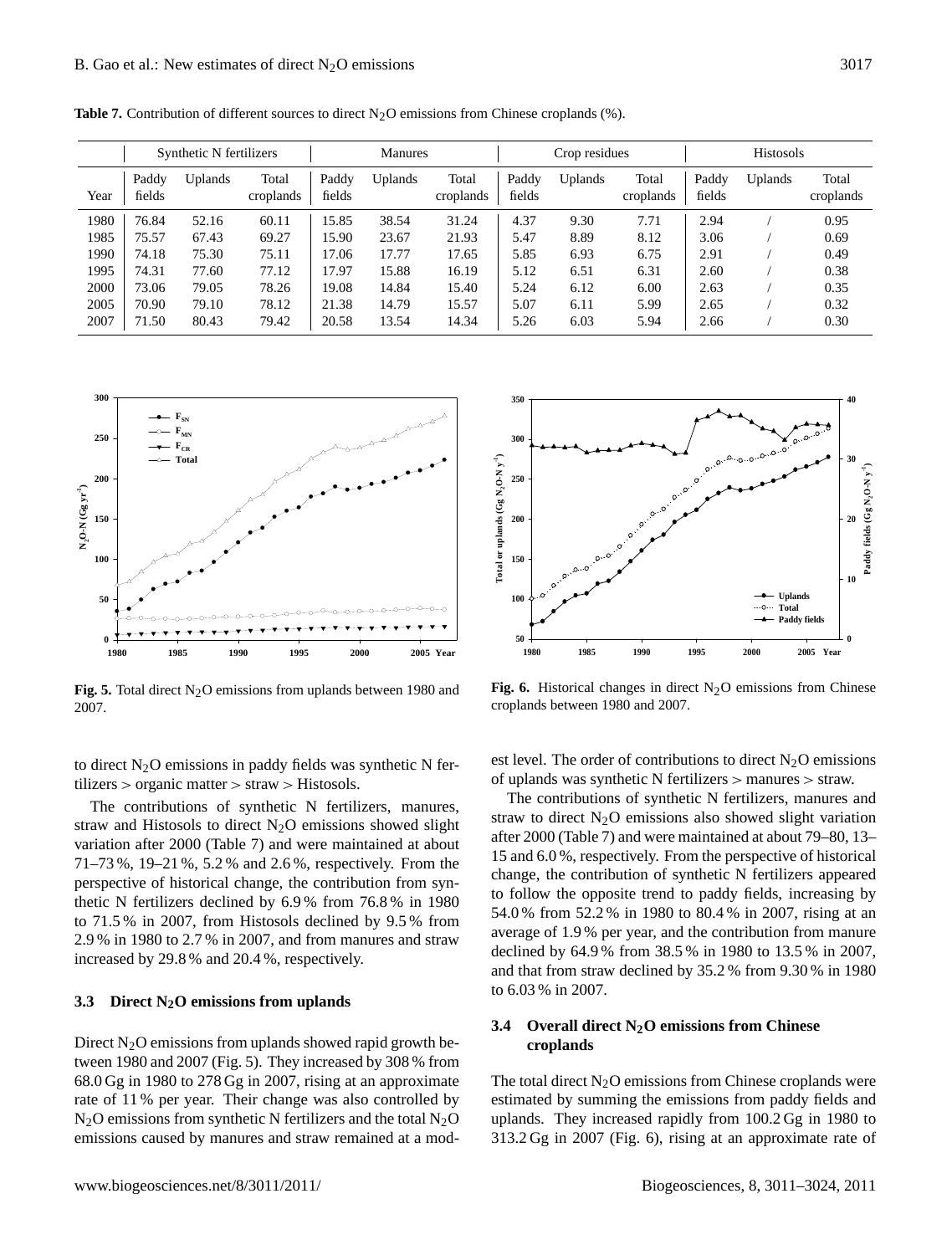

**Fig. 7.** The provincial pattern of total direct  $N_2O$  emissions from (a) Chinese croplands and  $(b)$  direct  $N_2O$  emissions per unit area of arable land in 2007; bar with 2.52 kg  $\text{N}_2\text{O-N}\,\text{ha}^{-1}$  represents the scale of average direct  $N<sub>2</sub>O$  emissions per unit area of arable land of all provinces.

7.6% per year. Direct  $N_2O$  emissions from uplands accounted for about 82.8 % of total direct  $N_2O$  emissions from croplands, with a range of 67.8–88.6 % from 1980 to 2007. The  $N_2O$  emissions from paddy fields were maintained at a stable level relative to uplands and had a slight effect on total direct  $N_2O$  emissions of croplands. Thus the historical changes in total direct  $N_2O$  emissions from croplands showed a similar trend to those from uplands. The order of contributions to total direct  $N_2O$  emissions of cropland was synthetic N fertilizers > manures > straw > Histosols.

The contributions of synthetic N fertilizers, manures, straw and Histosols to total direct  $N_2O$  emissions have changed year by year (Table 7) and have remained at about 78, 15, 6 and 0.32 % from 2000 to 2007, respectively. It is clear that the application of synthetic N fertilizers exerts an important influence on total direct  $N<sub>2</sub>O$  emissions from cropland. The contribution of synthetic N fertilizers was about twice the world average of 36 %, and manures were much lower than the world average level of 30 % (Mosier et al., 1998).

# **3.5 Total direct N2O emissions from croplands at provincial level in 2007**

Total direct  $N_2O$  emissions from croplands on a provincial scale in 2007 were calculated by multiplying the rate of N applied from  $F_{SN}$ ,  $F_{MN}$  and  $F_{CR}$  in each province with the corresponding emission factors of paddy fields or uplands and showed large spatial variability among provinces (Fig. 7a). This reflects the large variation in synthetic N inputs in different Chinese provinces. The larger emission provinces were mainly in north China and the Sichuan Basin, with the highest emission provinces, Henan (35.4 Gg) and Shandong (31.6 Gg), accounting for 11.6 % and 10.3 % of total direct N2O emissions from cropland. Tibet had the lowest emissions (0.65 Gg), accounting for only 0.21 % of total direct N<sub>2</sub>O emissions from cropland.

Direct  $N_2O$  emissions per unit of arable land had different distribution patterns from total emissions at provincial scale (Fig. 7b). Values were higher in the east than the west and the highest emission provinces were on the North China Plain and in the southeast coastal areas (Fig. 7b). The mean direct N<sub>2</sub>O emissions per unit of arable land were  $2.52 \text{ kg N} \text{h}$ a<sup>-1</sup> nationally and 18 provinces had higher values, including >4.0 kg N ha<sup>-1</sup> in Beijing, Tianjin and in Jiangsu, Shandong, Fujian and Henan provinces. Beijing had the highest values of to  $5.14 \text{ kg N} \text{ ha}^{-1}$ .

### **4 Discussion**

#### **4.1 Emission factors of paddy fields and uplands**

The emission factors (0.41 % for paddy fields and 1.05 % for uplands) were obtained by the statistical approach in this study in order to estimate the total  $N_2O$  emissions on a national scale. It might be possible to make some comparison with IPCC methodology but there is no way of comparing site-specific results. Both emission factors are slightly higher than the default values of the IPCC guidelines (2006) (0.3 % and 1.0 % for paddy fields and uplands) and within their ranges of 0–0.6 % and 0.3–3.0 %, respectively. These increases may reflect the general and widespread overuse of N fertilizers in most Chinese croplands.

Recent studies have indicated that direct  $N_2O$  emission factors are very low in semiarid and low carbon soils. For example, they were only 0.08 % and 0.13 % in winter wheat and 0.45 % and 0.46 % in summer maize under conventional and optimum N fertilization when an automated  $N_2O$  flux measurement system was used in the North China Plain (Ju et al.,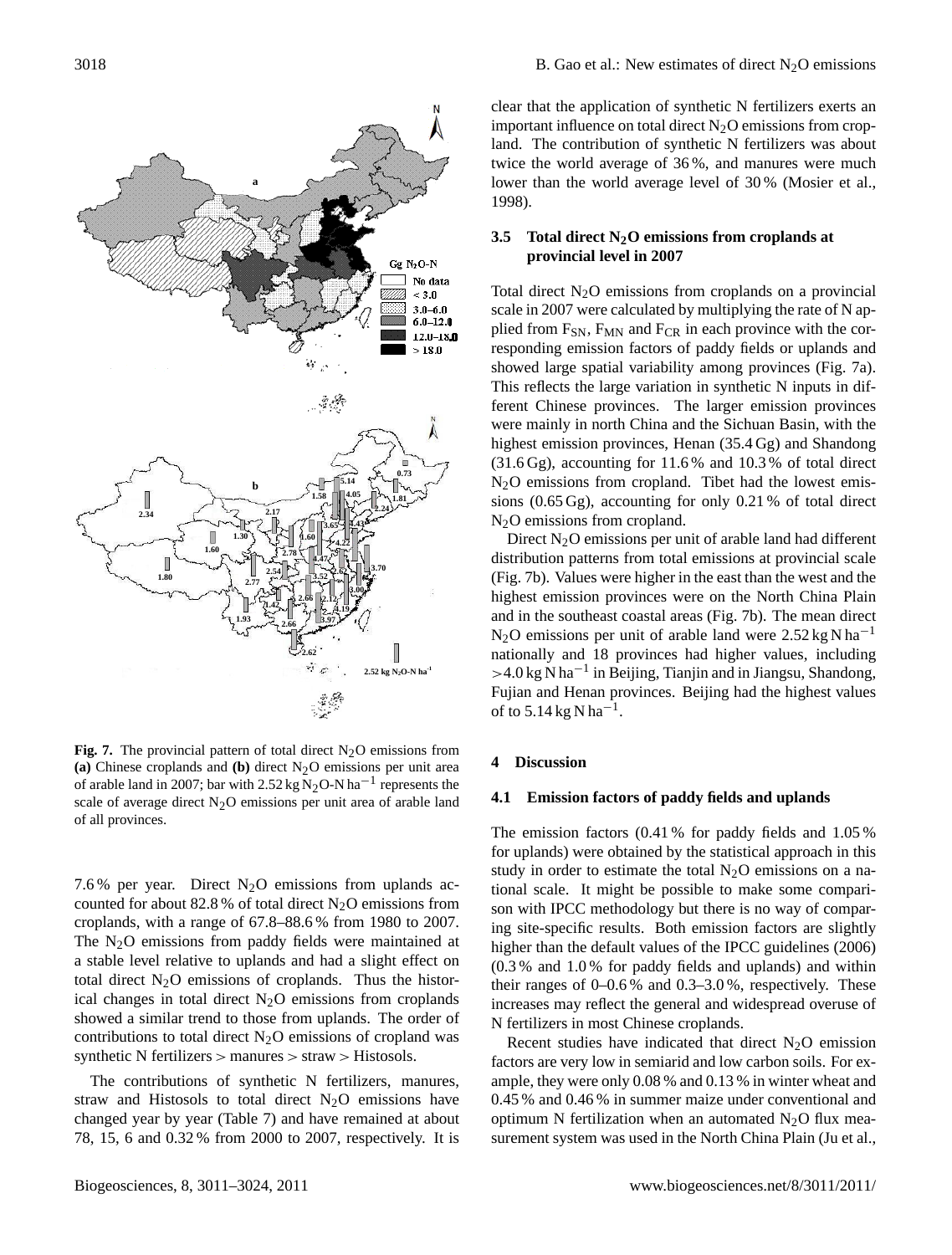2011). The mean  $N_2O$  emission factor was only equivalent to 0.26 % of applied N fertilizer in the semiarid Northern Great Plains in the USA (Dusenbury et al., 2008). The value was as low as 0.02 % and 60 times lower than the IPCC default value in the semiarid climate of west Australia (Barton et al., 2008). All the above low direct  $N_2O$  emission factors may be attributed to drought and low carbon soil conditions, and not correspondingly decided by the N fertilizer rate, but rather to specific observations and cannot be compared with statistical emission factors on a national scale.  $N_2O$  emissions show little difference below an application rate of  $100 \text{ kg N} \text{ ha}^{-1}$  and rise rapidly with higher rates (Bouwman et al., 2002) and there are larger  $N_2O$  emission factors when applications are in excess of uptake capacity (Grant et al., 2006). The higher emission factors in this study compared with IPCC guidelines (2006) may reflect the overuse of N fertilizer that is characteristic of most Chinese croplands on a national scale.

China is a very large country and the soil, climate and management practices (cropping systems, application rates of N fertilizer and manures etc.) have high spatial and temporal variation. It is preferable to use different emission factors for different regions to derive more reliable results. However, at present we do not have enough observation sites and databases to do this. For example, our  $N_2O$  emission data have originated mainly from the east of the country, with fewer observation sites in the vast central and western regions (Fig. 1). As the observations increase, we would expect the uncertainties associated with direct  $N_2O$  estimation to decrease. Another important aspect of our paper is the review of all the estimates of  $N_2O$  emissions using different approaches in Chinese croplands in comparison with our results to illustrate the differences and uncertainties among these estimates. We also give our readers a general overview of N2O emissions from Chinese croplands.

The rice production area represents about 20 % of the world total and 23 % of the arable land area in China (Frolking et al., 2002). It is therefore necessary to separate paddy fields from uplands to estimate the direct  $N_2O$  emissions from Chinese croplands. The emission factor of paddy fields is 0.3 % by the IPCC guidelines (2006) which is lower than in this study (0.41 %) because the IPCC method does not consider the different water regimes and major contribution from aerobic paddy soils. Water-saving technology has increased rapidly in Chinese rice production because of scarce water resources and the development of cultivation techniques (Zou et al., 2009). Since the 1980s about 80 % of the paddy fields have included midseason drainage and the rate of  $N_2O$  emissions from this type of paddy field is very different from annually flooded paddy fields because the emissions have been stimulated by wetting and drying cycles in midseason drainage (Zou et al., 2009, 2010). Earlier estimates therefore incorporated larger errors because they did not consider this change in the management of paddy fields (Yan et al., 2003). The emission factors from continuously flooded paddy fields  $(0.02 \pm 0.006\%)$ ,

flooding-midseason drainage-reflooding  $(0.42 \pm 0.12 \%)$  and flooding-midseason drainage-reflooding-moist intermittent irrigation  $(0.73 \pm 0.22 \%)$  were calculated by Zou et al. (2007) by classifying the  $N_2O$  database into three categories taking into consideration differences in water regime and simulation of the  $N_2O$  emission factor using an ordinary least square (OLS) linear regression model. The floodingmidseason drainage-reflooding management accounted for about 80–90 % of the total rice growing area (Xing and Yan, 1999; Zou et al., 2009). We therefore used 0.41 % as the emission factor for paddy fields to minimize the uncertainties associated with estimation.

## **4.2 Direct N2O emissions from Chinese croplands**

The literature describes many methods from simple empirical formulae to complicated biogeochemical models for estimating  $N_2O$  emissions from Chinese croplands (Xing, 1998; Xing and Yan, 1999; Xing and Zhu, 2000; Yan et al., 2003; Li et al., 2003; Zheng et al., 2004; Zou et al., 2009, 2010). Comparing these estimates with the present study (Table 8), our direct  $N_2O-N$  emission results from paddy fields were higher than those of Zou et al. (2009) who only considered synthetic N fertilizer-induced direct  $N_2O-N$  emissions (16.5) and 20.0 Gg in 1980 and 2000, respectively) due to consideration of more N sources. The direct  $N_2O-N$  emissions from paddy fields in our study were 32.3 Gg and 36.2 Gg in 1980 and 2000, respectively, with a mean value of 34.5 Gg-N in the 1990s that was very close to the  $32.3 \text{ Gg N}_2\text{O-N}$  per year estimated by Zou et al. (2009). Yan et al. (2003) estimated 40.7 Gg N in 1995 and took into consideration the N fixed by legume crops in their study. Xing (1998) and Zheng et al. (2004) calculated very similar values of 88 Gg N in 1995 and 90.8 Gg N in the 1990s using different methods, and both of these were significantly higher than the present study. Xing (1998) calculated direct  $N_2O$  emissions from paddy fields by multiplying the average  $N_2O$  fluxes with their corresponding areas in different regions, and included background  $N_2O$  emissions and  $N_2O$  emissions induced by different N sources. Zheng et al. (2004) took into account the N fixed by legumes that was excluded in the new IPCC (2006) guidelines and deposition of atmospheric N derived from anthropogenic activities that belongs to the category of indirect emissions.

Direct  $N_2O-N$  emissions of uplands in the present study are similar to the results of Zou et al. (2010) in 1980 and 2000. Although considering different sources of direct  $N_2O$ emissions, the result of 184.2 Gg N in the 1990s from Zheng et al. (2004) is very similar to the average of 193.5 in 1990, 1994 and 1995 in this study because almost all of the direct N2O emissions from synthetic N fertilizer, straw and manure, accounted for 99.1–99.7% of total direct  $N_2O$  emissions in our study. The result of Xing (1998) in 1995 was very close to Yan et al. (2003) at about 310 Gg N and somewhat higher than the 211 Gg N in the present study.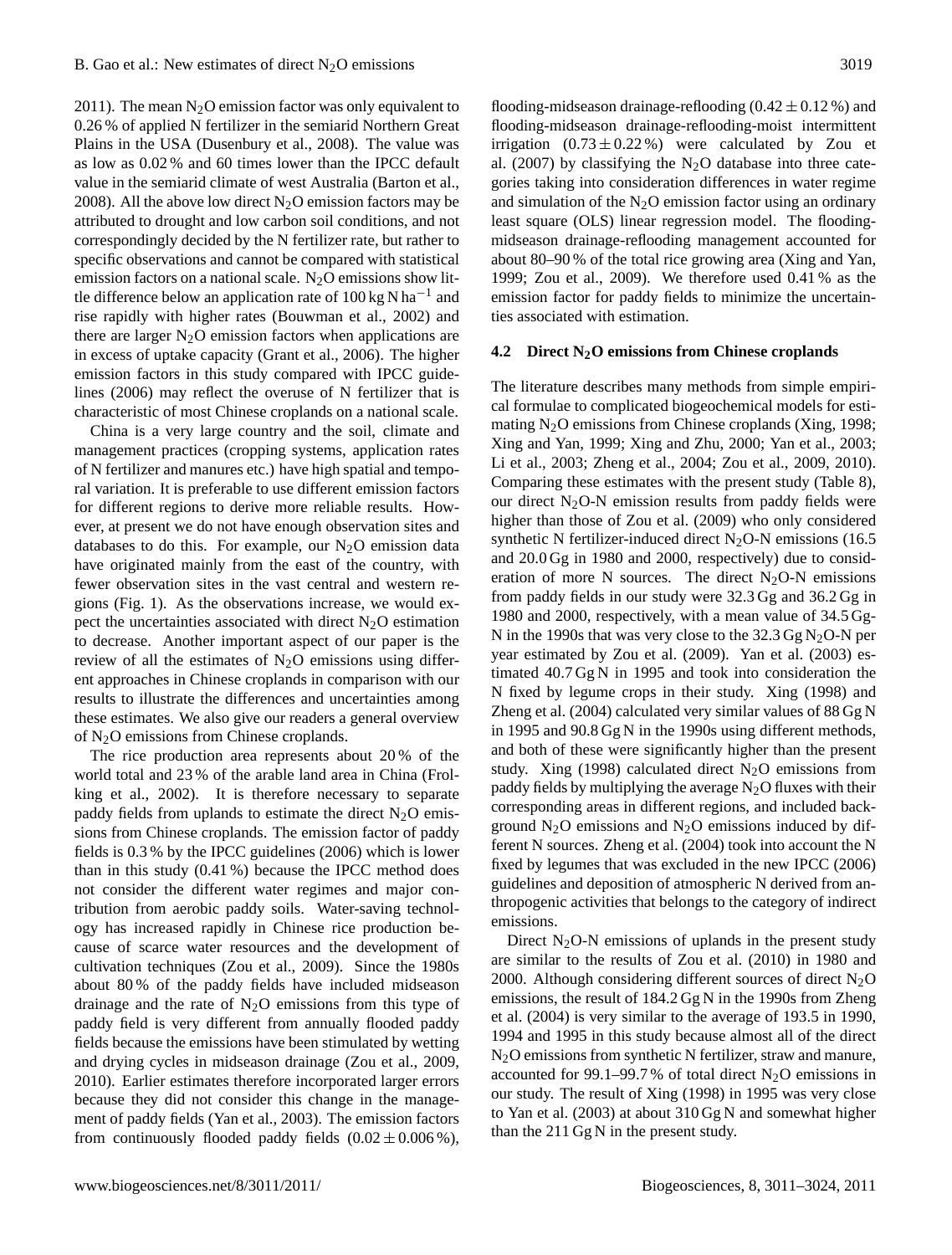| Year  | Method                                                                                          | $N2$ O-N sources considered | <b>Emission</b> factors                                                                           | Paddy<br>fields | Uplands | Total<br>emissions | Reference                                                                 |
|-------|-------------------------------------------------------------------------------------------------|-----------------------------|---------------------------------------------------------------------------------------------------|-----------------|---------|--------------------|---------------------------------------------------------------------------|
| 1980  | <b>Localized EFds</b>                                                                           | $FSN + FAW + FCR + FOS1$    | Paddy fields 0.41%,<br>upland $1.05\%$                                                            | 32.3            | 68.0    | 100.2              | This study                                                                |
| 1985  | <b>Localized EFds</b>                                                                           | FSN+FAW+FCR+FOS             | Paddy fields 0.41 %,<br>upland 1.05%                                                              | 31.1            | 106.9   | 137.9              | This study                                                                |
| 1990  | <b>Localized EFds</b>                                                                           | FSN+FAW+FCR+FOS             | Paddy fields 0.41 %,<br>upland $1.05\%$                                                           | 32.6            | 164.0   | 193.1              | This study                                                                |
| 1994  | <b>Localized EFds</b>                                                                           | FSN+FAW+FCR+FOS             | Paddy fields 0.41 %,<br>upland $1.05\%$                                                           | 31.0            | 205.2   | 236.2              | This study                                                                |
| 1995  | <b>Localized EFds</b>                                                                           | FSN+FAW+FCR+FOS             | Paddy fields 0.41 %,<br>upland $1.05\%$                                                           | 36.5            | 211.4   | 247.8              | This study                                                                |
| 2000  | <b>Localized EFds</b>                                                                           | FSN+FAW+FCR+FOS             | Paddy fields 0.41 %,<br>upland 1.05%                                                              | 36.2            | 238.1   | 274.3              | This study                                                                |
| 2005  | <b>Localized EFds</b>                                                                           | FSN+FAW+FCR+FOS             | Paddy fields 0.41 %,<br>upland $1.05\%$                                                           | 35.9            | 265.5   | 301.4              | This study                                                                |
| 2007  | <b>Localized EFds</b>                                                                           | FSN+FAW+FCR+FOS             | Paddy fields 0.41 %,<br>upland $1.05\%$                                                           | 35.7            | 277.6   | 313.2              | This study                                                                |
| 1990  | DNDC model                                                                                      | FSN+FAW+FCR+FDN+BNE         | No                                                                                                | 286.8           | 978.2   | 1265               | Li et al. (2003)                                                          |
| 1990  | DNDC model                                                                                      | FSN+FAW+FCR+FDN+BNE         | 0.8% or $3.3 \text{ kg N}_2$ O-<br>$N$ ha <sup>-1</sup> yr <sup>-1</sup>                          |                 |         | 310                | Li et al. (2001)                                                          |
| 1990  | Strictly empirical IPCC<br>methodology <sup>2</sup>                                             | FSN+FAW+FBN+ FOS+BNE        | 1.25 % and<br>5-10 kg $N_2O-N$ ha <sup>-1</sup><br>for histosols                                  |                 |         | 360                | Li et al. (2001)                                                          |
| 1995  | The average emission<br>fluxes $\times$ their correspond-                                       | All sources from cropland   | Average $N2O$ fluxes in<br>different area                                                         | 88.0            | 310     | 398                | Xing (1998)                                                               |
| 1980  | ing areas<br>Revised IPCC (1996)                                                                | FSN+FAW+FBN+FCR+FOS         | 1.25%                                                                                             |                 |         | 159                | Xing and Yan (1999)                                                       |
| 1985  | guidelines<br>Revised IPCC (1996)<br>guidelines                                                 | FSN+FAW+FBN+FCR+FOS         | 1.25%                                                                                             |                 |         | 253                | Xing and Yan (1999)                                                       |
| 1990  | Revised IPCC (1996)<br>guidelines                                                               | FSN+FAW+FBN+FCR+FOS         | 1.25%                                                                                             |                 |         | 266                | Xing and Yan (1999)                                                       |
| 1995  | Revised IPCC (1996)<br>guidelines                                                               | FSN+FAW+FBN+FCR+FOS         | 1.25%                                                                                             |                 |         | 336                | Xing and Yan (1999)                                                       |
| 1995  | IPCC (1997) guidelines                                                                          | FSN+FAW+FBN+FCR             | upland 1.25%,<br>paddy fields 0.25 %                                                              | 40.7            | 308.5   | 349.2              | Yan et al. (2003)                                                         |
| 1990s | The re-quantified site-scale<br>EFds $\times$ Nr <sup>3</sup> input in indi-<br>vidual cropland | FSN+FAW+FBN+FCR+FDN         | The re-quantified<br>site-scale EFds                                                              | 90.8            | 184.2   | 275                | Zheng et al. $(2004)$                                                     |
| 1990s | The average of the<br>re-quantified site-scale<br>$EFds \times$ national Nr input               | FSN+FAW+FBN+FCR+FDN         | The mean of the<br>re-quantified site-scale<br>EFds                                               |                 |         | 390                | Zheng et al. $(2004)$                                                     |
| 1990s | Empirical equations <sup>4</sup>                                                                | FSN+FAW+FBN+FCR+FDN         | No                                                                                                |                 |         | 340                | Zheng et al. $(2004)$                                                     |
| 1990s | The IPCC (1997) default<br>$EFd \times$ national Nr input                                       | FSN+FAW+FBN+FCR+FDN         | 1.25%                                                                                             |                 |         | 360                | Zheng et al. $(2004)$                                                     |
| 1994  | Revised<br><b>IPCC</b><br>(1996)<br>IAP-N<br>guidelines<br>and<br>model <sup>3</sup>            | FSN+FAW+FBN+FCR<br>+FSSCON  | Site-scale EFds                                                                                   |                 |         | 301.4              | China National<br>Coordination Com-<br>mittee on Climate<br>Change (2004) |
| 1980  | Empirical models <sup>6</sup>                                                                   | <b>FSN</b>                  | Upland 1.86 $P$ %;<br>paddy fields F 0.02%,<br>$F-D-F 0.42 %$ ,<br>F-D-F-M 0.73%                  | 16.5            | 62.0    | 78.5               | Zou et al. (2010)                                                         |
| 1985  | <b>Empirical models</b>                                                                         | FSN                         | Upland 1.86 $P$ %;<br>paddy fields F 0.02%,<br>F-D-F 0.42%,                                       |                 |         | 124.2              | Zou et al. (2010)                                                         |
| 1980s | <b>Empirical models</b>                                                                         | FSN                         | F-D-F-M 0.73%<br>Upland 1.86 $P$ %;<br>paddy fields F 0.02%,<br>F-D-F 0.42%,                      |                 |         | 115.7              | Zou et al. (2010)                                                         |
| 1990  | <b>Empirical models</b>                                                                         | <b>FSN</b>                  | F-D-F-M 0.73%<br>Upland 1.86 $P$ %;<br>paddy fields F 0.02%,<br>$F-D-F 0.42 %$ ,<br>F-D-F-M 0.73% |                 |         | 177.2              | Zou et al. (2010)                                                         |

| <b>Table 8.</b> Comparison of national total N <sub>2</sub> O emission estimates from Chinese croplands from different studies (Gg N <sub>2</sub> O-N yr <sup>-1</sup> ). |  |
|---------------------------------------------------------------------------------------------------------------------------------------------------------------------------|--|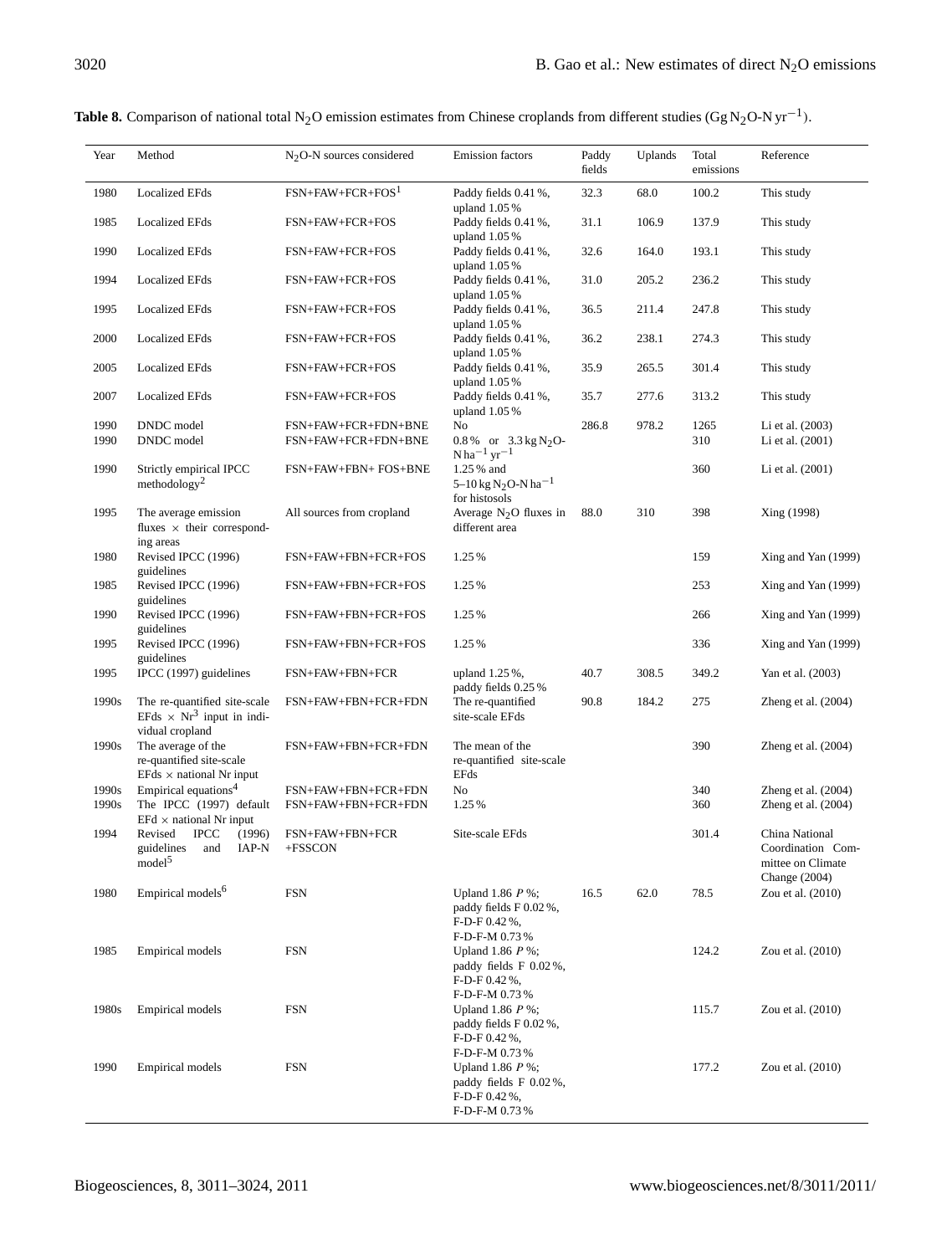| Year  | Method                  | $N2O-N$ sources considered | <b>Emission factors</b>                                                            | Paddy<br>fields | <b>Uplands</b> | Total<br>emissions | Reference           |
|-------|-------------------------|----------------------------|------------------------------------------------------------------------------------|-----------------|----------------|--------------------|---------------------|
| 1990s | $OLS \text{ model}^7$   | FSN+FAW+FCR                | paddy fields F 0.02 %,<br>$F-D-F$ 0.43%                                            | 32.3            |                |                    | Zou et al. (2009)   |
| 1990s | <b>Empirical models</b> | <b>FSN</b>                 | Upland 1.86 $P$ %;<br>paddy fields F 0.02%,<br>$F-D-F 0.42 %$ .<br>$F-D-F-M$ 0.73% |                 |                | 210.5              | Zou et al. $(2010)$ |
| 1995  | <b>Empirical models</b> | <b>FSN</b>                 | Upland 1.86 $P$ %;<br>paddy fields F 0.02%,<br>$F-D-F 0.42 %$ .<br>F-D-F-M 0.73%   |                 |                | 217.7              | Zou et al. $(2010)$ |
| 2000  | <b>Empirical models</b> | <b>FSN</b>                 | Upland 1.86 $P$ %;<br>paddy fields $F$ 0.02%,<br>$F-D-F 0.42 %$ .<br>F-D-F-M 0.73% | 20.0            | 230            | 250                | Zou et al. $(2010)$ |

<sup>1</sup> FSN is the N from synthetic N fertilizer consumption. FAW is the animal waste or organic matter N used as fertilizer. FCR is the N in crop residue returned to soil. FOS is the N from organic soil. FDN is deposited atmospheric N derived from anthropogenic activities. BNE is N<sub>2</sub>O emissions from the soils which no nitrogen fertilizer application. FBN is the N fixed by N-fixing crop. FSSCON is the N from sewage sludge and compounds of organic N. FTN is the N impacted by warmer temperatures raising +2° between maximum and minimum in each day's, the result of total N<sub>2</sub>O emission would increased by 10% if a DNDC set of simulations with a warming of +2<sup>°</sup> (Li et al., 2001).

<sup>2</sup> Applied IPCC (1997) methodology for calculating direct N<sub>2</sub>O emissions from croplands + background N<sub>2</sub>O emissions (croplands area × 1.0 kg N<sub>2</sub>O-N ha<sup>-1</sup> yr<sup>-1</sup>)  $3$  Nr is the data of reactive nitrogen input from IAP-N model.

<sup>4</sup> Relationship between direct N2O emissions and gross domestic product (GDP) on the basis of population or arable land area in 1990s in China (Zheng et al., 2004).

5 IAP-N model for calculating anthropogenic Nr input into individual croplands, detailed information was introduced in Zheng et al. (2002).

<sup>6</sup> The synthetic fertilizer-induced N<sub>2</sub>O emissions (FIE-N<sub>2</sub>O) from fertilized upland soils in China = 0.0186( $\pm$ 0.0027) · P · N, P and N represent for precipitation (m) and nitrogen application rate (kg N ha<sup>-1</sup> yr<sup>-1</sup>). The FIE-N<sub>2</sub>O emissions from continuous flooding (F) paddy fields = 0.0002(±0.00006) N, flooding-midseason drainage-reflooding (F-D-F) = 0.0042(±0.0012) N, and flooding-midseason-drainage-reflooding-moist intermittent irrigation but without water logging (F-D-F-M) = 0.0073(±0.0022)N, respectively (Zou et al., 2010).

 $7$  OLS model is an ordinary least square linear regression model (Zou et al., 2009).

Total  $N_2O$  emissions from Chinese croplands were about  $340$  Gg N<sub>2</sub>O-N in 1995 as calculated by Xing and Yan (1999) and Yan et al. (2003), both of these intermediate between the  $310 \text{ Gg N}_2\text{O-N}$  of Li et al. (2001) and  $398 \text{ Gg N}_2\text{O-N}$ of Xing and Yan (1999). All of these are higher than the  $247.8$  Gg N<sub>2</sub>O-N found in the present study, and this might be explained by the inclusion by Xing (1998) and Li et al. (2001) of background  $N<sub>2</sub>O$  emissions. Furthermore, Xing and Yan (1999) and Yan et al. (2003) took into consideration the N fixed by legume crops. If we exclude the direct  $N_2O$ emission results (12.5–23.1 Gg N) from biological fixation during 1980–2000 as calculated by Xing and Yan (1999), this is also much higher than in our study due to the failure of Xing and Yan (1999) to distinguish between direct  $N_2O$ emissions from paddy fields and uplands by simply using the IPCC (1996) default value of 1.25 % as emissions factor, thus giving a substantial overestimate of direct  $N_2O$  emissions from paddy fields. Zou et al. (2010) used different emission factors in different croplands but they only estimated direct N2O emissions induced by synthetic N fertilizers, giving an underestimate of direct  $N_2O$  emissions from Chinese croplands, but their results are close to those in the present study and can be explained by most of the direct  $N_2O-N$  emissions being dominated by synthetic N fertilizers.  $N_2O-N$  emissions reported by the Chinese National Coordination Committee on Climate Change (2004) were 301.6 Gg in 1994, about 28 % higher than our estimates due to the indirect  $N_2O$ emissions caused by atmospheric N deposition to croplands being incorporated and the N fixed by legumes also being included. The DNDC model gave an estimate of  $1265 \text{ Gg N}_2\text{O}$ -N in 1990 by calculating the sum of  $N_2O$  emissions from croplands in each province. This is much higher than any estimates from experimental work, and the province with the largest N<sub>2</sub>O-N emissions was Heilongjiang (374 Gg N). The DNDC model is sensitive to soil organic matter and this result in overestimated  $N_2O$  emissions from farmland in northeast China (Li et al., 2003). When all the evidence is considered, the IPCC (2006) guidelines combined with localized emission factors as employed in the present study may give a more useful basis for estimates than complicated biogeochemical models for estimating direct  $N_2O$  emissions on a national scale.

# **4.3 The contribution of synthetic N fertilizers to direct N2O emissions from paddy fields and uplands**

The contribution of synthetic N fertilizers to direct  $N_2O$ emissions from paddy fields declined from 76.8 % in 1980 to 71.5 % in 2007. This is because the rate of synthetic N fertilizer application from statistical data in the "Compilation Materials of The National Agricultural Production Costs and Returns" changed slightly, increasing by only 3 % in 2007 relative to 1980. However, the N inputs from manures and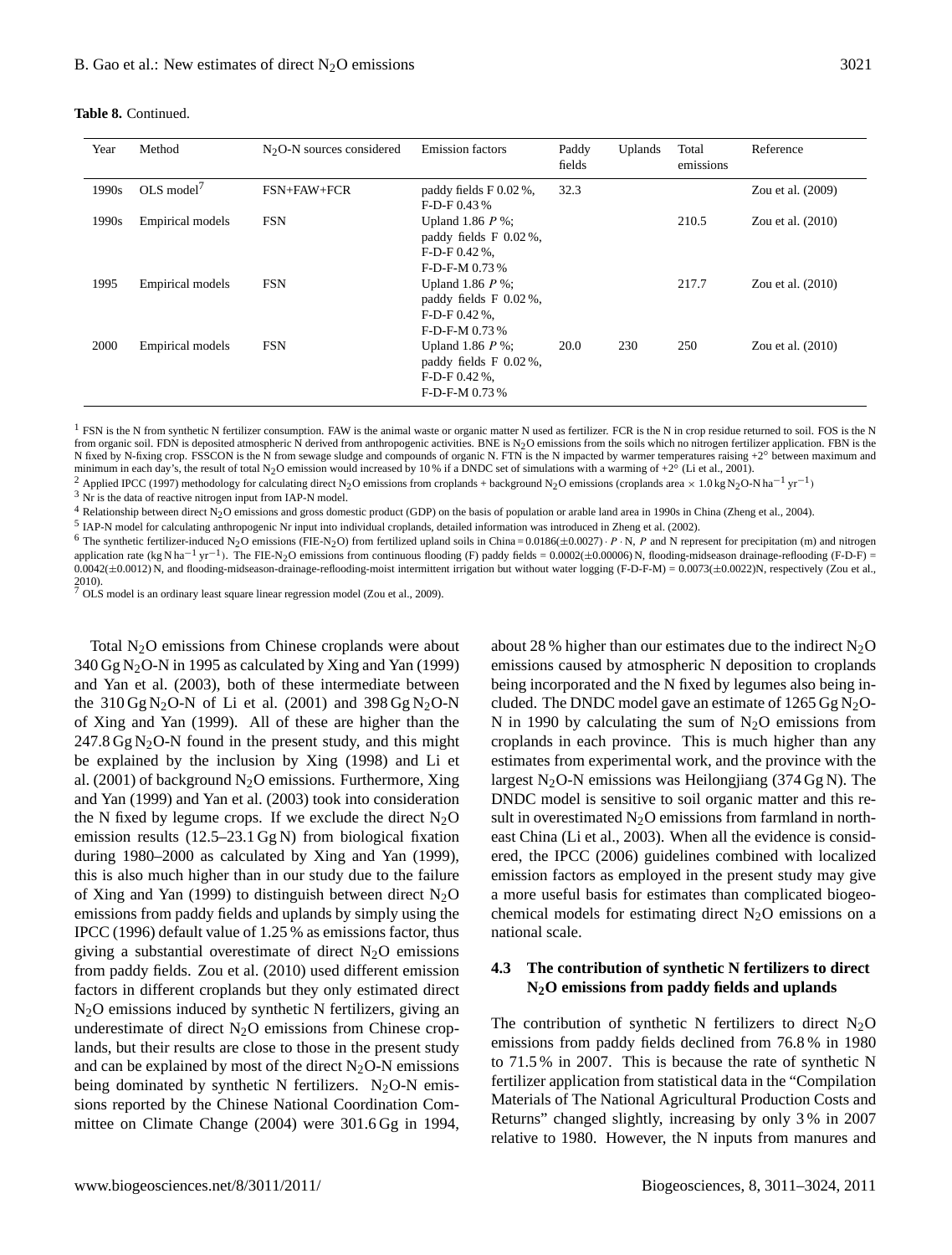crop straw increased by 43 and 33 % during the corresponding period. The increase in total direct  $N<sub>2</sub>O$  emissions resulted mainly from N inputs from manures and straw. So the role of synthetic N fertilizers in direct  $N_2O$  emissions from paddy fields declined. In contrast, the rate of synthetic N fertilizer application in uplands increased by 530 % in 2007 relative to 1980. However, the increases in N inputs from manures and straw were 43 and 165 %. The increase in total direct  $N_2O$  emissions was dominated by synthetic N fertilizers. Thus the contribution of synthetic N fertilizers to direct  $N_2O$ emissions from uplands increased significantly from 1980 to 2007.

# **4.4 Further research**

China is a very large country and the systems employed in upland cultivation systems are very diverse. The application rate of N fertilizers and manures has high spatial and temporal variation (Ti et al., 2011). In addition, Chinese vegetable production systems have expanded rapidly in recent years and the area has reached 2.5 million hectares (Li, 2005). Although the fraction of the total land area devoted to this production is small, the systems receive very high rates of N fertilizers together with poultry and other manures and frequent irrigation. N fertilization rates exceed  $2800 \text{ kg N} \text{ ha}^{-1} \text{ yr}^{-1}$  in Huimin, Shandong province (Ju et al., 2006), and the irrigation rates reach 1000 mm in each vegetable season in Shouguang, Shandong province (Li et al., 2001). Excessive N fertilization and uncontrolled water management may lead to high  $N_2O$  emissions from vegetable cropping systems. Unfortunately we found only limited published data for these systems. So our calculation does not include vegetable production systems because of insufficient available data and the likely increase in uncertainties of estimation in this study.

N2O emission factors are not uniform across different regions because the factors controlling  $N_2O$  emissions are greatly affected by local soil conditions, climate, cropping systems and management practices (Bouwman, 1996; Ju et al., 2011). More credible results could be obtained by disaggregating of the data into the different production systems, followed by calculation of emission factors for each type of system, and then aggregating the calculated emissions to provincial or national level. We did not, however, use the different emission factors for the different regions because there are not enough experimental data from the vast central and western regions for the study period and the observation sites were mostly distributed in the eastern part of the country (Fig. 1). Therefore we only estimate total  $N_2O$  emissions from Chinese croplands at a national level and compare them with other similar studies. We may be able to use different emission factors for different regions in future estimates as measurements increase.

# **5 Conclusions**

Between 1980 and 2007, direct  $N_2O$  emissions from Chinese croplands increased at the rate of 7.6 % per year. These emissions totaled an estimated 313 Gg N in 2007. The historical changes in direct  $N_2O$  emissions from Chinese croplands were determined by emissions from upland areas because these accounted for about 82.8 % of total direct N2O emissions overall. The contributions of different N sources to direct  $N_2O$  emissions were synthetic N fertilizers  $>$  manures  $>$  straw and these were stable at 79.4, 14.3, and 5.9 % in 2007. The provinces with larger total emissions were mainly in north China and in the Sichuan Basin in 2007, and the highest and lowest direct  $N_2O$  emissions provinces were Henan (35.4 Gg N) and Tibet (0.65 Gg N), respectively. The highest direct  $N_2O$  emissions per unit area of arable land were mainly on the North China Plain and the southeast coast with a mean value of 2.52 kg N ha<sup>-1</sup>, and 18 provinces gave higher values, with Beijing reaching the highest value of all at 5.14 kg N ha−<sup>1</sup> .

# **Supplementary material related to this article is available online at: [http://www.biogeosciences.net/8/3011/2011/](http://www.biogeosciences.net/8/3011/2011/bg-8-3011-2011-supplement.pdf) [bg-8-3011-2011-supplement.pdf](http://www.biogeosciences.net/8/3011/2011/bg-8-3011-2011-supplement.pdf)**.

*Acknowledgements.* This work was funded by the "973" Project (2009CB118606), the Special Fund for the Agricultural Profession (201103039), the Foundation of the Chinese Ministry of Education for Ph.D. work (20100008110004), the Graduate Innovation Program of China Agricultural University (KYCX 09067), and the Innovation Group Grant of the National Natural Science Foundation of China (30821003).

Edited by: A. R. Mosier

# **References**

- Barton, L., Kiese, R., Gatter, D., Butterbach-bahl, K., Buck, R., Hinz, C., and Murphy, D. V.: Nitrous oxide emissions from a cropped soil in a semi-arid climate, Glob. Change Biol., 14, 177– 192, 2008.
- Bouwman, A. F.: Direct emission of nitrous oxide from agricultural soils, Nutr. Cycl. Agroecosyst., 46, 53–70, 1996.
- Bouwman, A. F., Boumans, L. J. M., and Batjes, N. H.: Emissions of N2O and NO from fertilized fields: Summary of available measurement data, Global Biogeochem. Cy., 16, 1058, [doi:10.1029/2001GB001811,](http://dx.doi.org/10.1029/2001GB001811) 2002.
- Cao, N., Qu, D., Chen, X. P., Zhang, F. S., and Fan, M. S.: Analysis of the contribution to non-point pollution made by balanced fertilizer in Northeast China, J. Northwest Sci. Tech. Univ. Agri. For. (Nat. Sci. Ed), 34, 127–133, 2006.
- Cai, G. X., Chen, D. L., Ding, H., Pacholski, A., Fan, X. H., and Zhu, Z. L.: Nitrogen losses from fertilizers applied to maize, wheat and rice in the North China Plain, Nutr. Cycl. Agroecosyst., 63, 187–195, 2003.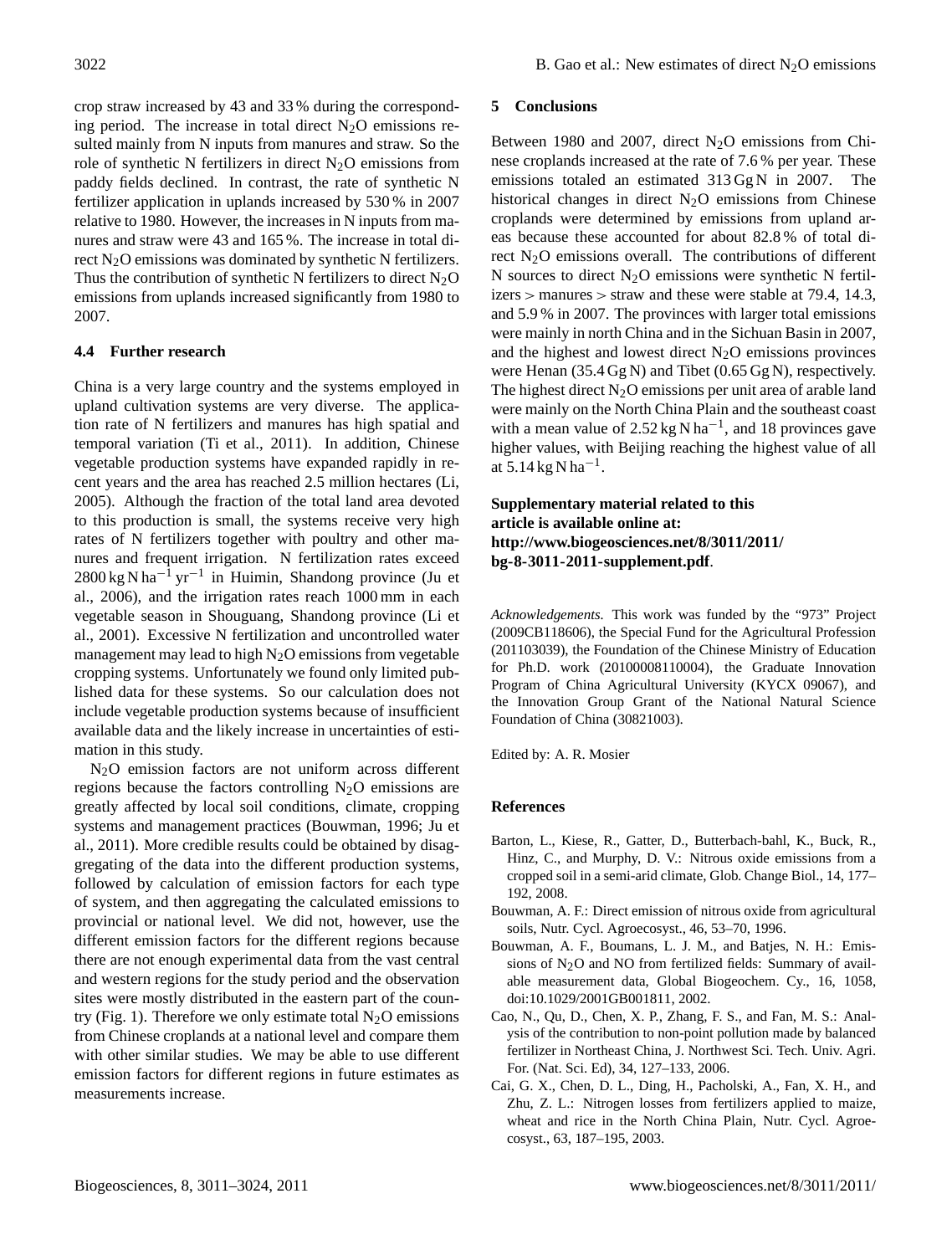- Cai, Z. C, Xing, G. X., Yan, X. Y., Tsuruta, H., and Yagi, K.: Methane and nitrous oxide emissions from rice paddy fields as affected by nitrogen fertilisers and water management, Plant Soil, 196, 7–14, 1997.
- Chen, G. X., Huang, G. H., Huang, B., Wu, K. W., Wu, J., and Xu, H.: Nitrous oxide and methane emissions from soil–plant systems, Nutr. Cycl. Agroecosyst., 49, 41–45, 1997.
- Chen, X., Cabrera, M. L., Zhang, L., Wu, J., Shi, Y., Yu, W. T., and Shen, S. M.: Nitrous oxide emission from upland crops and cropsoil systems in northeastern China, Nutr. Cycl. Agroecosyst., 62, 241–247, 2002.
- China National Coordination Committee on Climate Change: Initial climate change information notification of the People's Republic of China, China Planning Press, Beijing, China, 13–22, 2004 (in Chinese).
- Dobermann, A.: Nutrient use efficiency-measurement and management, in: Proc. of International Fertilizer Industry Association (IFA) Workshop on Fertilizer Best Management Practices, Brussels, Belgium, 22 pp., 2007.
- Dong, Y. S., Scharffe, D., Qi, Y. C., and Peng, G. B.: Nitrous oxide emissions from cultivated soils in the North China Plain, Tellus B, 53, 1–9, 2001.
- Dusenbury, M. P., Engel, R. E., Miller, P. R., Lemke, R. L., and Wallander, R.: Nitrous oxide emissions from a Northern Great Plains soil as influenced by nitrogen management and cropping systems, J. Environ. Qual., 37, 542–550, 2008.
- EIA Energy Information Administration: Emissions of greenhouse gas in the United States, DOE/EIA-0573(97), Washington, DC, 1998, 1997.
- Food and Agricultural Organization (FAO): World Agricultural Towards 2015/2030, An FAO Perspective, FAO, Rome, 2003.
- Frolking, S., Qiu, J. J., Boles, S., Xiao, X. M., Liu, J. Y., Zhuang, Y. H., Li, C. S., and Qin, X. G.: Combing remote sensing and ground census data to develop new maps of the distribution of rice agriculture in China, Global Biogeochem. Cy., 16, 1091– 1101, 2002.
- Gao, Z. L.:  $N_2O$  flux and CH<sub>4</sub> uptake of soil in winter wheat and summer maize rotation system, Ph.D. thesis, China Agriculture University, Beijing, China, 2004 (in Chinese).
- Grant, R. F., Pattey, E., Goddard, T. W., Kryzanowski, L. M., and Puurveen, H.: Modeling the effects of fertilizer application rate on nitrous oxide emissions, Soil Sci. Soc. Am. J., 70, 235–248, 2006.
- Heffer, P. and Prud, H. M.: World agriculture and fertilizer demand, global fertilizer supply and trade 2008–2009 summary report, International Fertilizer Industry Association (IFA), 34th IFA Enlarged Council Meeting, Ho Chi Minh City, Vietnam, 2008.
- IPCC: Intergovernmental Panel on Climate Change Guidelines for National Greenhouse Gas Inventories, Paris, OECD, 1996.
- IPCC: Guidelines for National Greenhouse Gas Inventories: Greenhouse Gas Inventory Reference Manual, Revised 1996, IPCC/OECD/IGES, Bracknell, UK, 1997.
- IPCC: Guidelines for national greenhouse gas inventories, IGES, Hayama, Japan, 2006.
- IPCC: Historical overview of climate change science. Climate Change 2007: The Physical Science Basis, Contribution of Working Group I to the Fourth Assessment Report of the Intergovernmental Panel on Climate Change, edited by: Solomon, S., Qin, D., Manning, M., Chen, Z., Marquis, M., Averyt, K. B.,

Tignor, M., and Miller, H. L., Cambridge University Press, Cambridge, UK and New York, NY, USA, 130–234, 2007a.

- IPCC: Changes in atmospheric constituents and in radiative forcing. Climate Change 2007: The Physical Science Basis, Contribution of Working Group I to the Fourth Assessment Report of the Intergovernmental Panel on Climate Change, edited by: Solomon, S., Qin, D., Manning, M., Chen, Z., Marquis, M., Averyt, K. B., Tignor, M., and Miller, H. L., Cambridge University Press, Cambridge, UK and New York, NY, USA, 130–234, 2007b.
- IPCC: Agriculture. Climate Change 2007: Mitigation, Contribution of Working Group III to the Fourth Assessment Report of the Intergovernmental Panel on Climate Change, edited by: Metz, B., Davidson, O. R., and Bosch, P. R., Cambridge University Press, Cambridge, United Kingdom and New York, NY, USA, 498–540, 2007c.
- Jiang, J. Y., Hu, Z. H., Sun, W. J., and Huang, Y.: Nitrous oxide emissions from Chinese cropland fertilized with a range of slowrelease nitrogen compounds, Agr. Ecosyst. Environ., 135, 216– 225, [doi:10.1016/j.agee.2009.09.014,](http://dx.doi.org/10.1016/j.agee.2009.09.014) 2010.
- Ju, X. T., Kou, C. L., Zhang, F. S., and Christie, P.: Nitrogen balance and groundwater nitrate contamination: comparison among three intensive cropping systems on the North China Plain, Environ. Pollut., 143, 117–125, 2006.
- Ju, X. T., Xing, G. X., Chen, X. P., Zhang, S. L., Zhang, L. J., Liu, X. J., Cui, Z. L., Yin, B., Christie, P., Zhu, Z. L., and Zhang, F. S.: Reducing environmental risk by improving N management in intensive Chinese agricultural systems, P. Natl. Acad. Sci., 106, 3041–3046, 2009.
- Ju, X. T., Lu, X., Gao, Z. L., Chen, X. P., Su, F., Kogge, M., Römheld, V., Christie, P., and Zhang, F. S.: Processes and factors controlling  $N<sub>2</sub>O$  production in an intensively managed low carbon calcareous soil under sub-humid monsoon conditions, Environ. Pollut., 159, 1007–1016, 2011.
- Li, C. S., Zhuang, Y. H., Cao, M. Q., Crill, P., Dai, Z. H., Frolking, S., Moore III, B., Salas, W., Song, W. Z., and Wang, X. K.: Comparing a national inventory of  $N_2O$  emissions from arable lands in China developed with a process based agroecosystem model to the IPCC methodology, Nutr. Cycl. Agroecosyst., 60, 159–170, 2001.
- Li, C. S., Xiao, X. M., Frolking, S., Moore III, B., Salas, W., Qiu, J. J., Zhang, Y., Zhuang, Y. H., Wang, X. K., Dai, Z. H., Liu, J. Y., Qin, X. G., Liao, B. H., and Sass, R.: Greenhouse gases emission from cropland in China, Quatern. Sci., 23, 493–503, 2003 (in Chinese).
- Li, J. L., Zhu, J. H., Zhang, X. S., Meng, X. X., Chen, Q., Li, X. L., and Zhang, F. S.: Nitrate leaching loss from soil and nutrient utilization by tomato in protected field, Chin. J. Appl. Biol. 7, 126–129, 2001 (in Chinese with English abstract).
- Li, Q. K., Zhu, Z. L., and Yu, T. R.: Fertilizer Problems in Agriculture Development of China, Jiangxi Science and Technology Press, Nanchang, China, 12–27, 1998 (in Chinese).
- Li, T. L.: Current situation and prospects of greenhouse production industry development in China, J. Shenyang Agric. Univer., 36, 131–138, 2005 (in Chinese).
- Liu, X. L., Xu, J. X., Wang, F. H., Zhang, F. S., and Ma, W. Q.: Estimation parameters of nitrogen balance in stock farming system of China, Chin. J. Appl. Ecol., 17, 417–423, 2006 (in Chinese with English abstract).
- Lu, R. K., Liu, H. X., Wen, D. Z., Qin, S. W., Zheng, J. Y., and